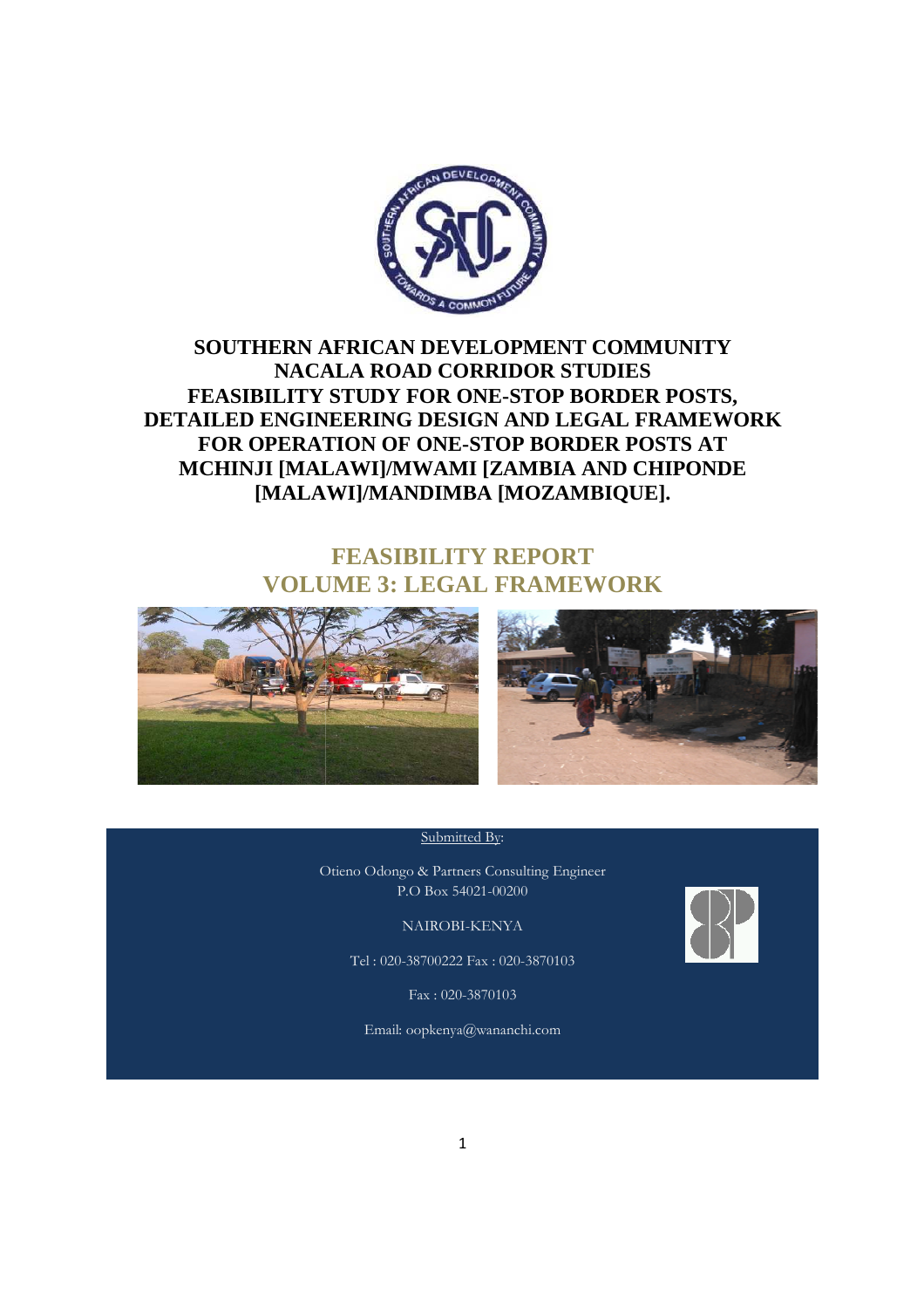# **TABLE OF CONTENTS**

### **CHAPTER ONE**

1. A Synopsis of the One Stop Border Post (OSBP ) Concept.

The Legal Basis for One Stop (single stop) Customs Inspection.

1.2 Definition of OSBP.

1.3 Rationale for OSBP.

The Principle of Extraterritorial Application of National Laws.

The Principle of Hosting Arrangements.

Defining Borders

1.7 Types of Border Posts.

- a) Traditional Border Post(Two Stop Border Post)
- b) OSBP Models
	- i. Straddle Facility
	- ii. Common One Country Facility
	- iii. Juxtaposed Facility

1.8 Types of Border Posts currently at Mchinji/Mwami and at Chiponde/Mandimba.

### **CHAPTER TWO**

Examination of the existing border Legislation in Zambia,Malawi and Mozambique.

2.1 Zambia

2.2 Malawi

2. 3 Mozambique

2.4 Roles and Responsibilities of different agencies present at the border posts in Zambia, Malawi and Mozambique.

#### **CHAPTER THREE**

Examination of some applicable Treaties, Protocols and Agreements.

3. 1 SADC Treaty.

3.2 SADC Protocol on Transport, Communication and Meteorology.

- 3. 3 Common Market for East and Southern Africa-COMESA.
- 3. 4The Common Market Protocol.
- 3. 5 The Zambia, Malawi, Mozambique-Growth Triangle (ZMM-GT).
- 3. 6The SADC-EAC-COMESA Tripartite Framework.
- 3. 7East Africa Community.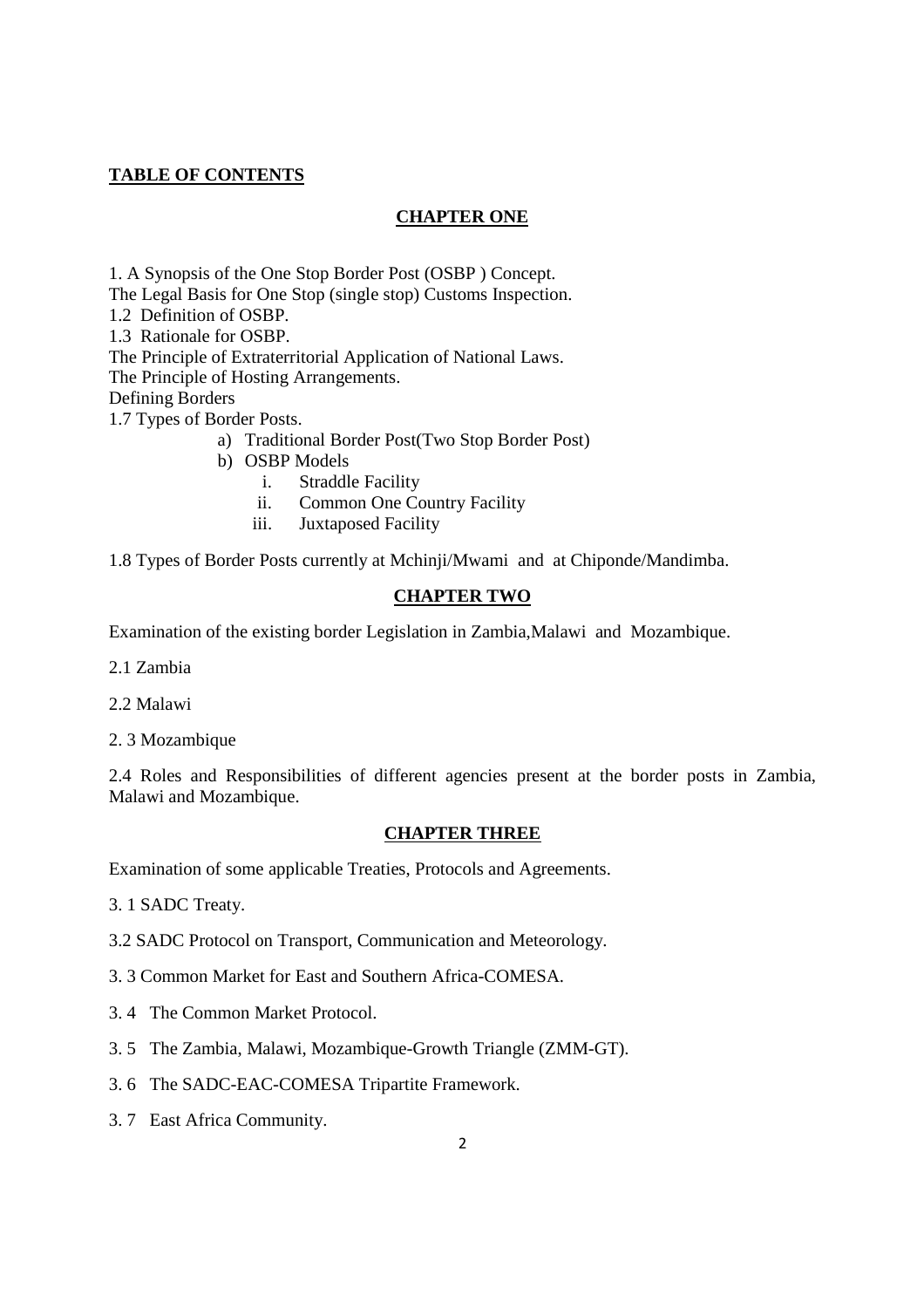# **CHAPTER FOUR**

Developing a Legal Framework for an OSBP

- 4. 1 Whole Government Approach.
- 4. 2 Step by Step development of the legal Framework
	- i. Identification of existing border control legislation.
	- ii. Perusal of legislation for provisions allowing or limiting the application of the OSBP concept and underlying Principles.
- 4. 3 Determination of appropriate legal instruments
	- (a) Bilateral Agreements-Memorandum of Understanding (MOU) and National Act
	- (b) Multilateral Arrangements;
		- i. An Act and Regulations
		- ii. A REC Protocol and National Acts
- 4.4 Essential Elements of any OSBP Legal Framework
- 4.5 Recommendation

1.Bilateral Agreement/MOU/MOA

- 2.A REC Protocol and National Acts
- 4.6 Timeframe

### **CHAPTER FIVE**

The Success Story of the Chirundu OSBP.

- 5.1 Legal Status.
- 5.2 Enabling Acts.
- 5.3 Bilateral Agreement for Chirundu.
- 5.4 Logistics.
- 5.5 Challenges/Lessons Learnt.
- 5.6 Factors for Success.

### **CHAPTER SIX**

6.Conclusions.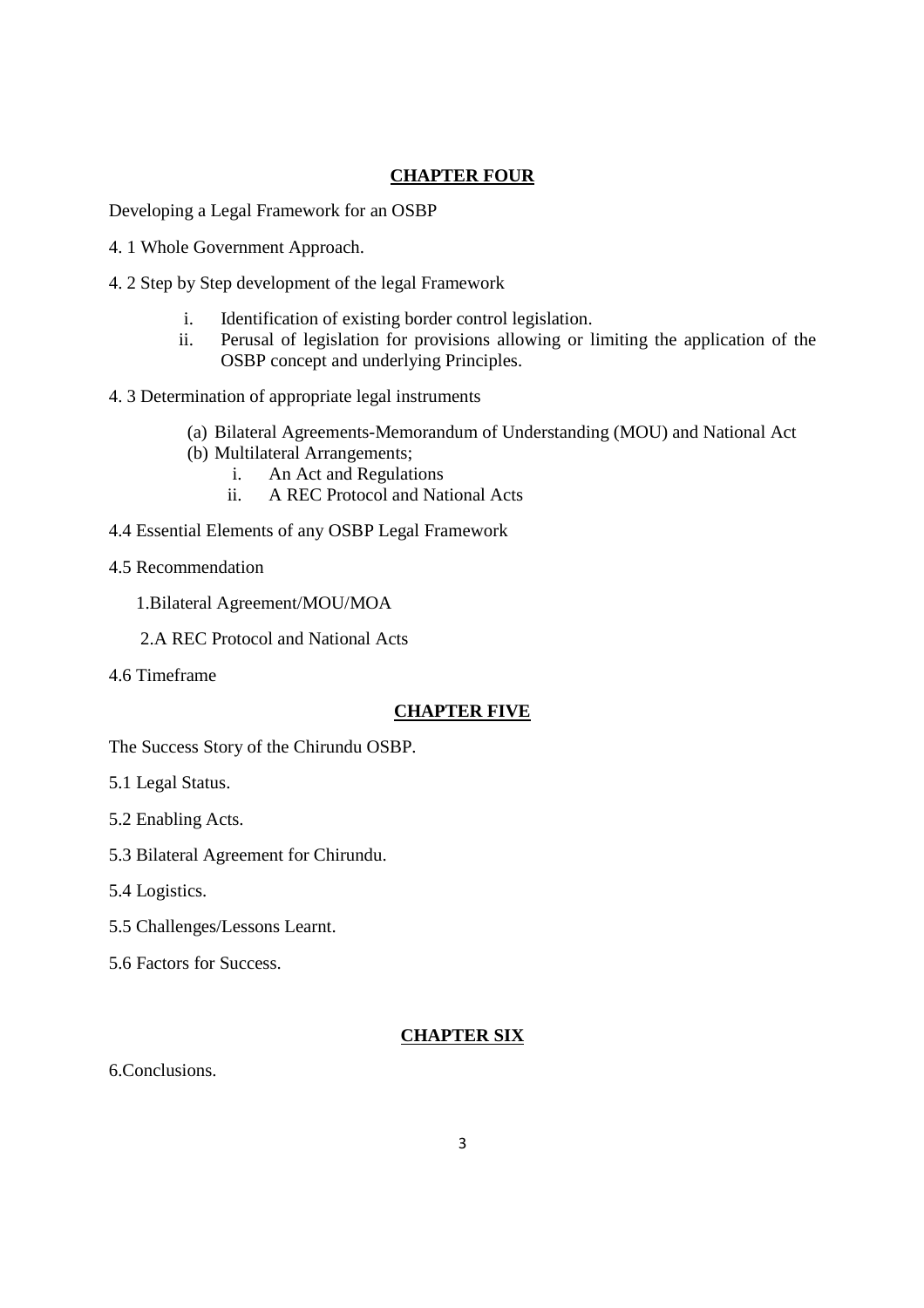# **CHAPTER ONE**

## **1. A Synopsis of the One Stop Border Post (OSBP) Concept**

 One Stop Border Post (OSBP) may functionally be defined as a process where persons, vehicles and goods of one country make a single stop to exit one country and enter another. The concept has been tried and tested for instance countries in Western Europe introduced this approach from as far back as the 1960s. A number of OSBPs have been built between USA and Canada and in the developing regions of Asia. There is no single OSBP model. The concept can therefore be adapted to differences in the physical terrain as well as operations and legal requirements that exist between states.

### **1.1 The legal basis for one stop (single stop) customs Inspection.**

The legal force driving the one, single or joint customs control is the collection of International agreements established over the last three decades that relate to the simplification of customs procedures and the harmonization of border controls. The most important is the *International Convention on" the Simplification and Harmonization of Customs Procedures" also known as "the Kyoto Convention"* which came into force in September 1974 and has been ratified by 62 states. One stop and joint control arrangements have been applied in Western Europe since early 1960s.Within the East Africa Community countries several OSBPs are being constructed namely at Malaba - Kenya /Uganda border, Rusumo–Tanzania/Rwanda border, Akanyaru-Haut-Rwanda/Burundi border, Goma Rwanda/DRC border etc. Within the SADC countries there is the Chirundu osbp between Zambia and Zimbabwe and Lebombo/Ressano Garcia Mozambique and South Africa border. Kyoto

OSBPs aim at reducing the number of stops experienced in a cross border movement by combining the border control activities of adjoining countries at a single location in each direction.

- $\triangle$  Border controls involve, in concept, the performance of various functions by officers from different governmental organizations undertaken in terms of specific authority granted in a State's national laws. It is imperative that those functions are exercised by various officers and the powers they exercise be of necessity authorized in law as they potentially entail limitation or infringement of rights of individuals or corporate entities.
- $\triangle$  The current two border post concept, which is commonly operational at most border posts raises no difficulties in terms of the functions and authorities under which the said governmental organizations and agencies charged with border control functions operate as they are located within territories of each state to which the national laws of that state have inherent application and jurisdiction.

### **1.1 Definition of OSBP**

There is no single definition of what constitutes a one stop border post. International examples highlight the following principal features;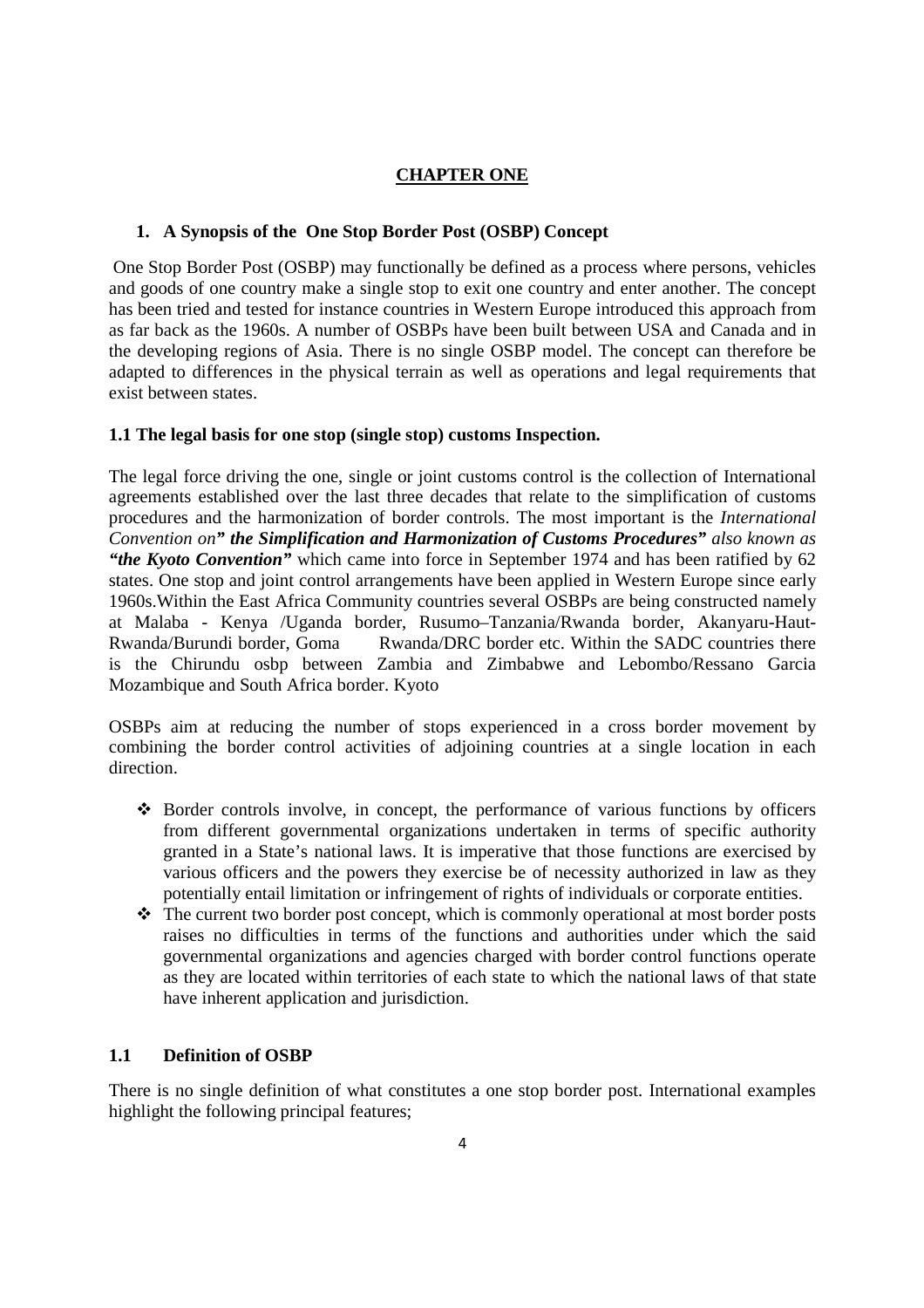- Offices of both states are relocated in close proximity, necessitating only 'One Stop' for border crossings.
- A control zone (or zones) is demarcated within which officers from both states conduct controls in terms of their respective laws.
- The control zone comprises offices, inspection areas and related facilities and is usually located within the national territory of only one state.
- Immigration and import and export formalities are handled as a seamless transaction between the two countries.
- Inspections and searches of cargoes or vehicles are generally conducted in the presence of officers from both states.

#### **1. 3 Rationale for One Stop Border Post**

A border post can be defined as the "location where one country's authority over goods and persons ends and another country's authority begins". It is the location where a multitude of government agencies (i.e Revenue Authority, Customs, Immigration, Security, Police, Ministry of Agriculture, Ministry of Health, Bureau of Standards etc) are involved in the various documents and goods controls, the calculation and collection of duties and taxes and immigration. The multiplicity of those agencies operating on both sides of the same border doubles the bureaucracy at border posts which translates into congestion and delays and the attendant escalation of costs of consignments. In Africa border check points have been overstretched in terms of manpower and infrastructure. While they are primarily intended to prevent the entry into the country of undesirable individuals (eg criminals or others who pose threats) and the smuggling of illegal goods, they face a range of obstacles to the free flow of people, services and goods. These can be summarized as the limited infrastructure available, congestion due to increased traffic volumes, delays due to the use of outdated manual procedures, corruption and illegal trading.

In Eastern and Southern Africa, goods are transported through 10 major corridors, one of which is the NACALA corridor. The large number of border posts and road blocks along those corridors and the inefficiency of the procedures are overwhelmingly costly to traders and business in the sub-region.

The customs environment in the Southern and East Africa sub- region is characterized by a lack of coordination among the multiple government agencies on both sides of borders. This raises the common challenge of the duplication of procedures at each border which in turn increases the potential for risk management and fraud. While some countries in the sub-region have entered agreements to standardize customs procedures and coordinate government agencies, limited progress has been achieved in the integration of processes and cooperation between border checkpoints.

The lack of computerized customs management systems results in lengthy and inefficient manual operations carried out by traders and officials at borders. In most cases where customs systems are not harmonized, the different government agencies at borders cannot interact or trade. The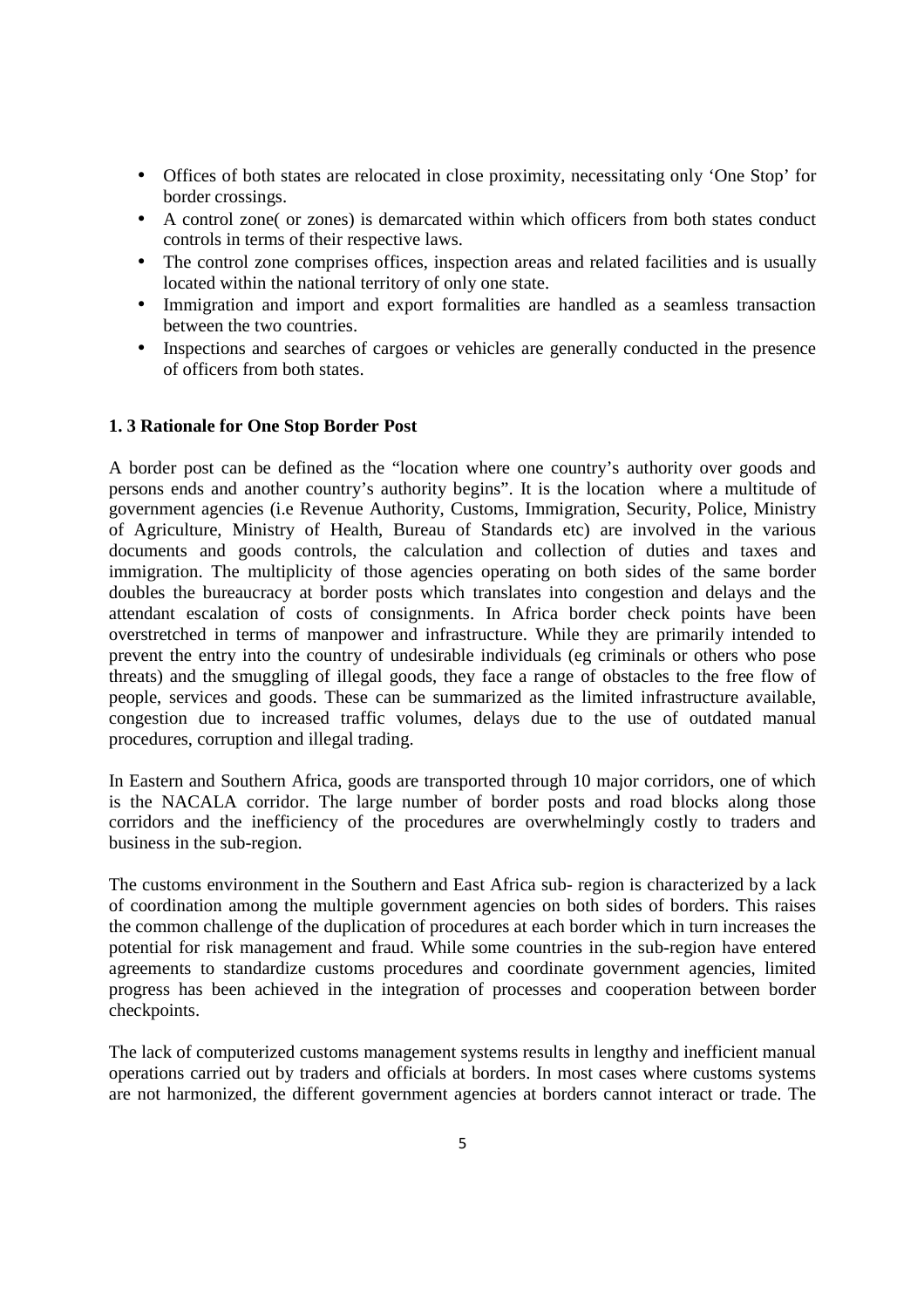incompatibility of the systems that are tailor made to suit each country's specific needs, together with unreliability of networks, pose additional threats to the cost of trade in the sub-region. An OSBP is a border post that combines two stops for national border control processing into one and consolidates border control functions in a shared space for exiting one country and entering another. It uses simplified procedures and joint processing wherever appropriate.

OSBP as a tool for co-ordinated border management entails a number of advantages for instance:-

- Simplified documents preparation.
- Promotion of border crossings resulting from harmonization of inspections procedures.
- Reduced border crossing times for transporters and passengers
- Efficient service delivery through shared information and experience.
- Reduced workload owing to sharing of assignments.
- Effective cross border control
- Ensures more effective use of valuable assets and reduced cost.

However, the OSBP concept envisaged for common border controls requires additional legal authority beyond that which is required for the current two-stop border post concept for two main reasons:-

- 1) OSBP entails the performance of border control functions by various officials of one country according to their national laws extraterritorially (outside their territory) in an adjoining country and vice versa.
- 2) A legal mandate will be required for hosting arrangements for the officials of one country operating in adjoining country in terms of their own national laws and vice versa.

The exercise of such functions by the border control officials of one adjoining country within the territory of another country requires the approval and concurrence of the hosting country. Additionally the legal framework in place would provide for the administration and management of wider safety and security functions including the general maintenance of law and order (as distinct from border controls) at such OSBP.

#### **1. 4 The principle of Extraterritorial Application of National Laws**

It is an established legal principle of public international law that national laws generally only apply within the territory of the state."*The exercise of jurisdiction is limited save by special*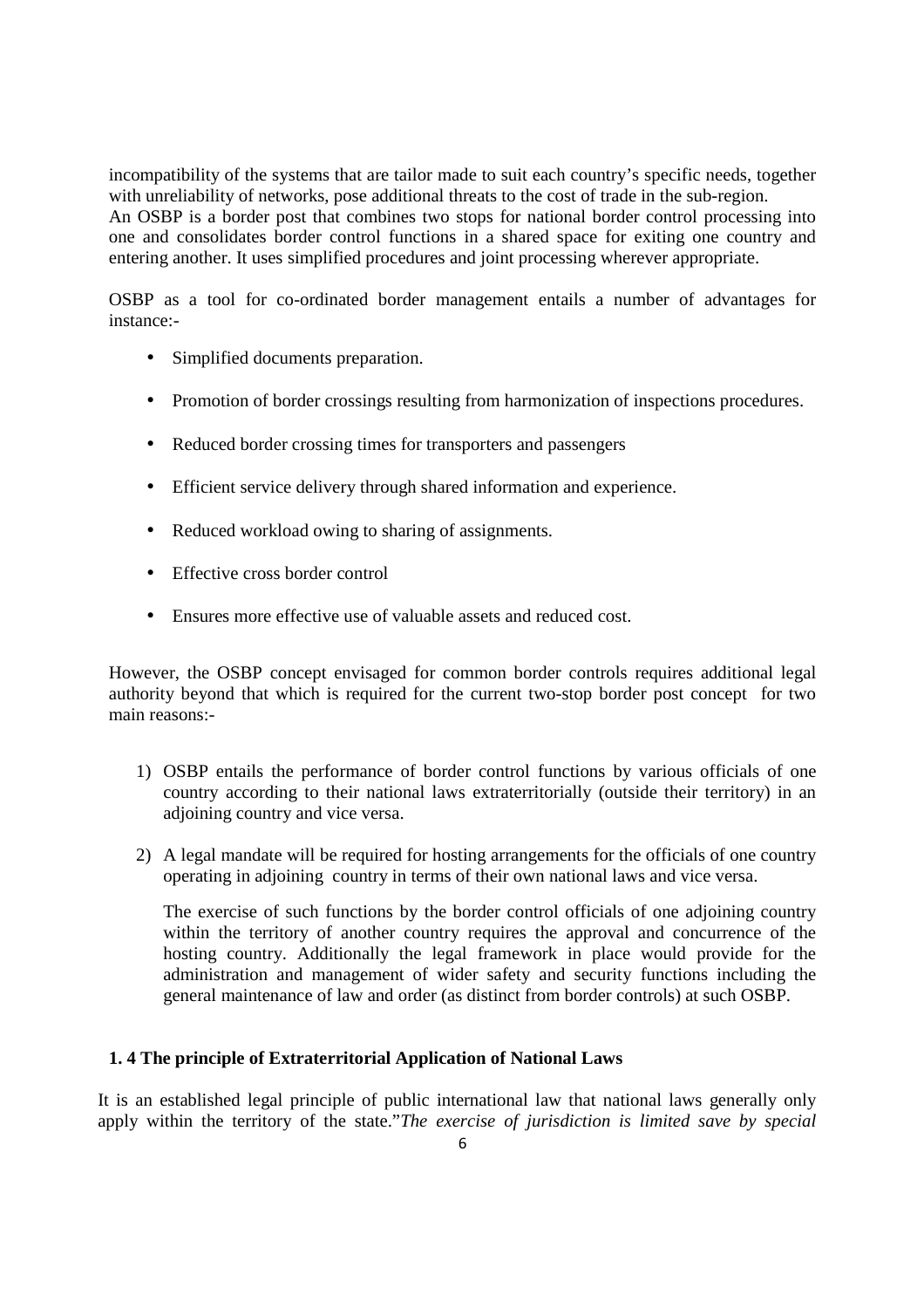*international agreement, to the territory of each state so that the state can only exercise it over persons or things within or coming within the territory"* (Law of Nations by J.E.S Fawcett pg 54) The principle of extraterritoriality allows a state to extend the application of specific national laws to a place located outside its own territory with the agreement of the state in which such laws are intended to apply. It is an exception to the common law rule and to that extent, an OSBP law would need to clearly define which national laws apply extraterritorially and where exactly in the territory of the other state such laws apply.

**Application of the Principle of Extraterritoriality:** In International Law, extraterritoriality exempts certain diplomatic agencies and persons operating in a foreign country from the jurisdiction of the host country. Instead, the agency or individual remains accountable to the laws of the native country.

### *1. 5* **The Principle of Hosting arrangements**

Ordinarily in terms of the same principle of territorial application of national laws, officials of a state are limited in the exercise of their functions and application of their national laws to the territory of the state. The exercise of such functions and applications of the national laws in the territory of another state of necessity need to be agreed on and authorized by such other state in its own national laws.

The legal question that arises with respect to these two principles of extraterritoriality and hosting arrangements relate to the extent to which current border controls or other applicable laws provide for the application of these principles to enable the effective implementation of the OSBP concept to the common borders of the countries seeking to implement OSBPs.

#### **1.6 Defining borders**

The notion of the "border" is central to the concept of statehood and the state sovereignty.(Ref:1.3 above)The border demarcates the zone in which a state exercise jurisdiction and this includes the development, application and enforcement of policies and laws. It defines states in legal and geographical terms.(Ladley & Simmons 2007,pp 6-11)

The border also connects countries with each other and the effectiveness and smooth operation of these connections are central to the economic and social development of counties.

#### **1.7 Types of Border Posts**

*(a)Traditional border post*:**(Two stop border post)**In a traditional border operation two sets of activities are performed separately at each border post:

- procedures required to exit a country and
- Procedures required to enter a country.

In a traditional border post, exit procedures are carried out on one side of the border for persons, vehicles and goods leaving the country. Entry procedures are carried out on the other side for persons, vehicles and goods arriving in the country. Activities generally involve immigration, customs and other border control functions depending on the national requirements and laws that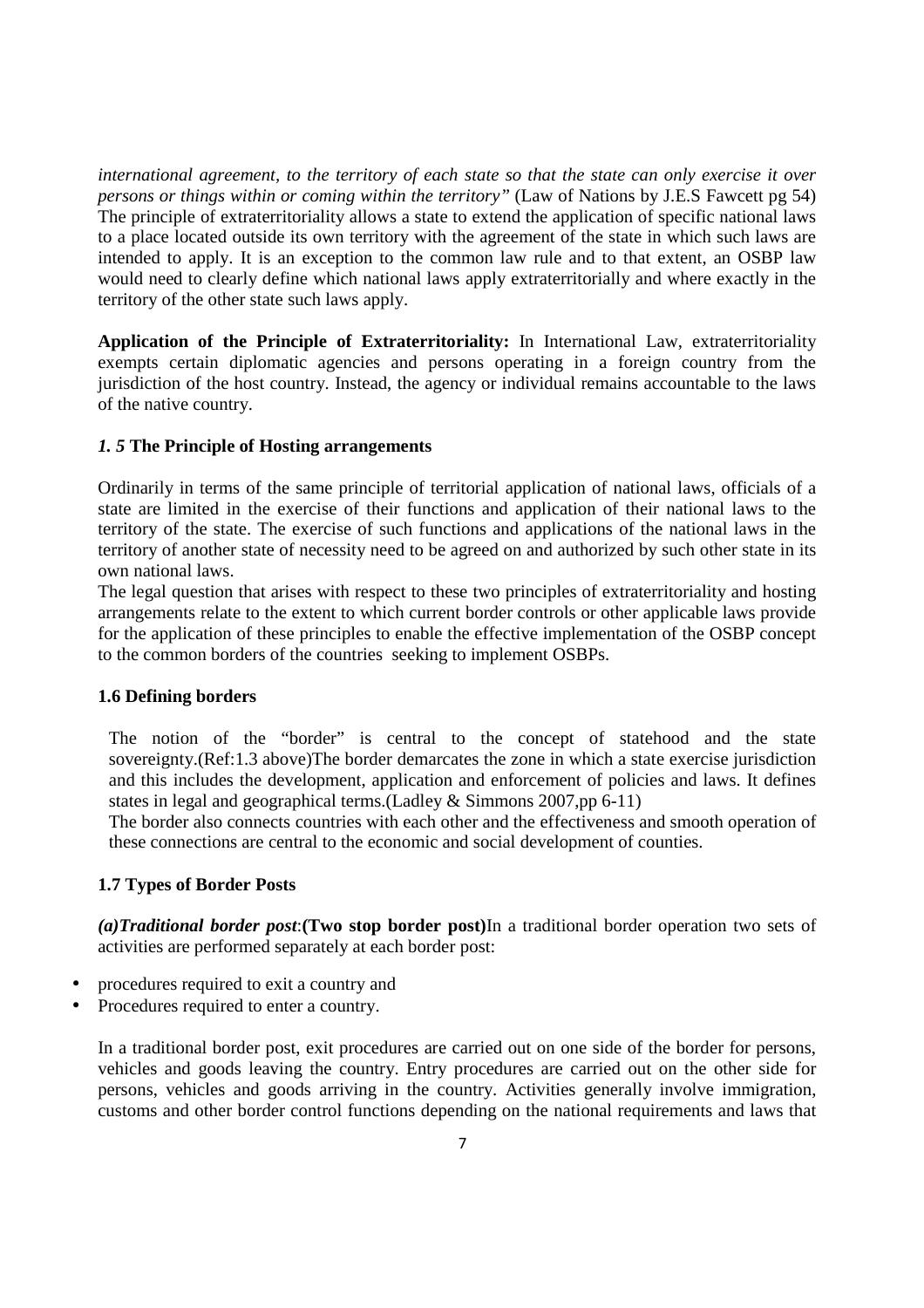govern border controls. For a person using a border post it involves going through a variety of paperwork, procedures and payments and then driving or walking a few meters and repeating the process on the other side. For passenger buses, the buses stop on one side of the border and the passengers go into the terminal. Luggage and cargo are off loaded and inspected as needed. This takes one to two hours, then the bus is driven to the other side of the border and the same processing is repeated for another one or two hours.

#### **(b) OSBP Models**

- **(i) Straddle facility**-a single building is constructed on the border so that officers within the building are actually operating on their own territory. This model can be used when a new facility is being built and the land is relatively flat. The advantage is direct access to each national hinterland and the fact that most controls are exercised on national soil with ready access to national police and the courts. Nevertheless, joint inspection and other joint activities still require a legal framework authorizing officers to execute controls in the common control zones(CCZ) within the adjoining state. An example of a straddle facility is at Nemba/Gasenyi on Rwanda/Burundi border and at Lebombo/Ressano Garcia on the South Africa/Mozambique border.
- **(ii) Common One Country Facility** a single shared facility is constructed in one of the border countries to accommodate officers from both countries for carrying out border controls. This also has the advantage of being a single facility. This model requires sufficient trust, cooperation and political good will between the countries to build and operate in only one of the countries. In situations where hostilities between the two countries may flare up any time, this facility may prove inappropriate. In this model, one country will need the authority to carry out controls in the host country and the host country will need a legal framework which allows foreign officers to work in their territory.
- **(iii) Juxtaposed Facilities**-Shared facilities are operated in the country of entry in each direction. This facility is generally used where facilities already exist. National law in both countries must enable officers to carry out their laws in a ccz in the adjoining state (extraterritorial jurisdiction) and hosting of foreign officials. In the case of juxtaposed border posts, there are two separate facilities, entailing only one stop for vehicles and pedestrians in each direction. Juxtaposed facilities also encourage cross border cooperation. This is the most common form in use because it can be established in any terrain and does not require either country to give up having a border facility. Where facilities are already in existence, establishing an OSBP requires modification to the buildings. The Chirundu OSBP on the Zambia/Zimbabwe border s an example of a juxtaposed model.

#### **1.8 Types of Border Posts Currently at Mchinji/ Mwami and Chiponde/ Mandimba.**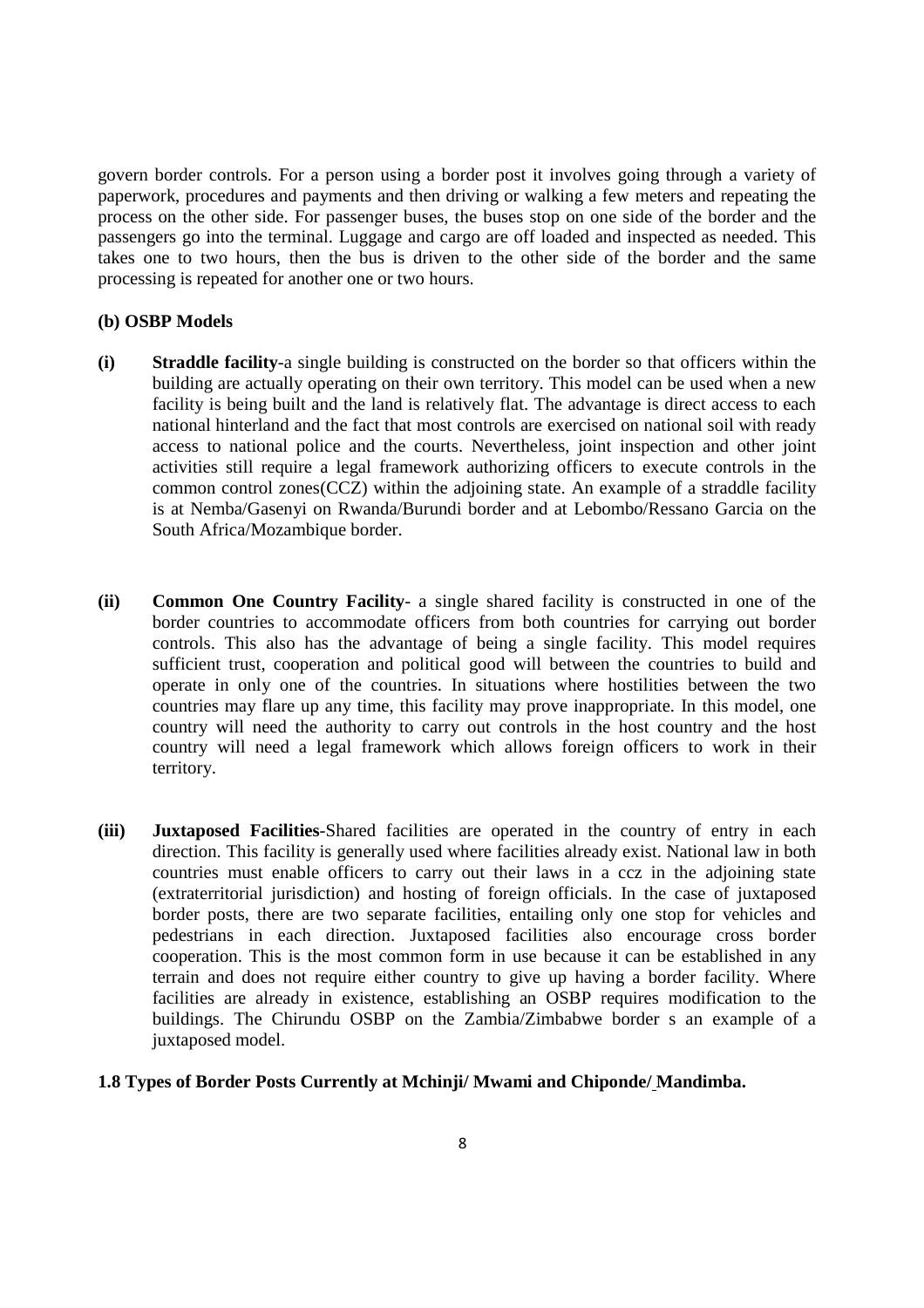- At the Mchinji/Mwami border post, the existing model is the traditional two stop border post with facilities on both sides of the border in close proximity to the border between the two countries.
- At the Chiponde/Mandimba border, the existing model is the traditional two stop border posts. Both posts are not located at the actual border between the two countries. The Chiponde post is located 1.5 kms from the actual border and the Mandimba post is located 4.5 kms from the actual book.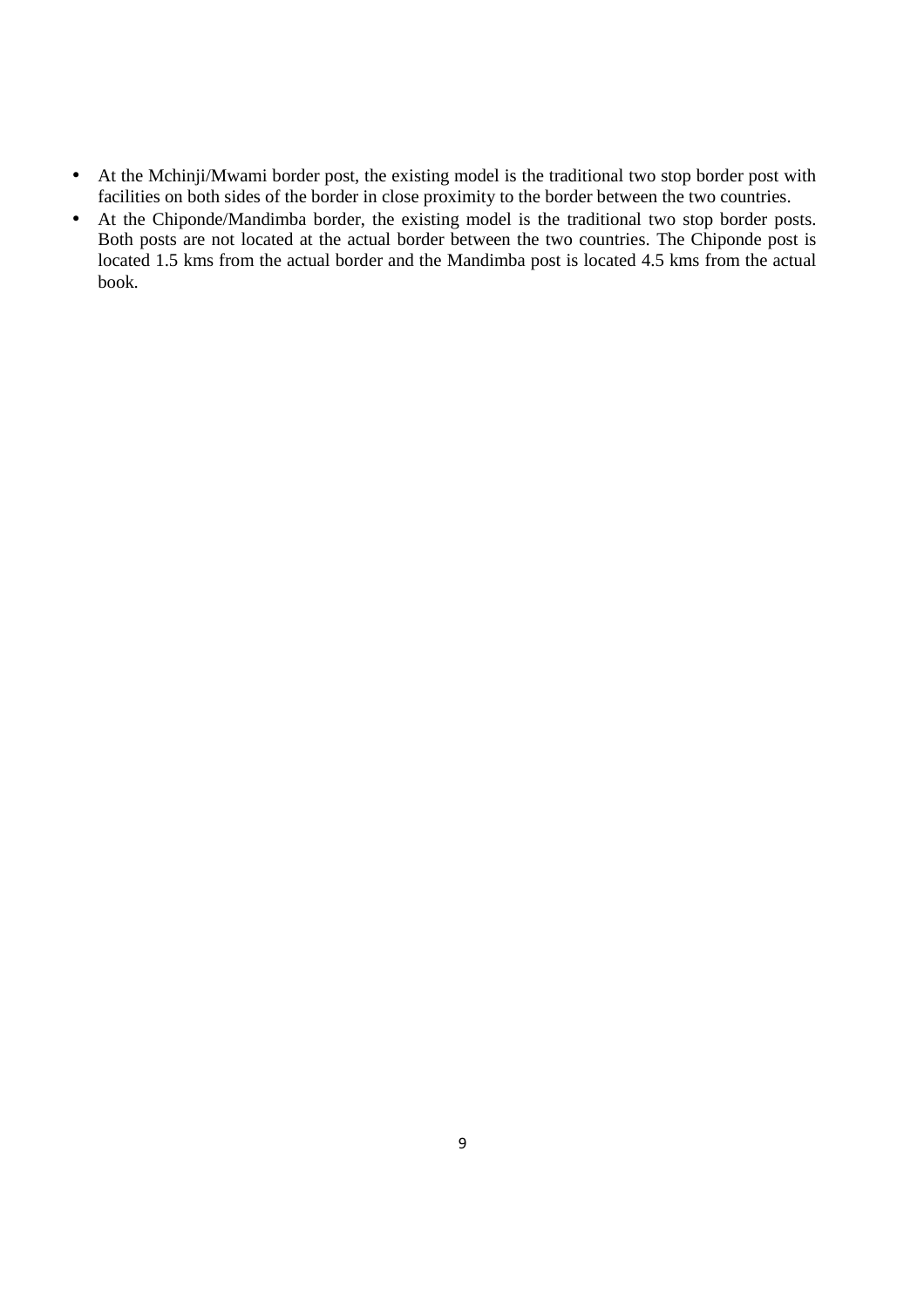# **CHAPTER TWO**

# **2. Examination of the existing border Legislation at Border Posts in Zambia, Malawi and Mozambique.**

# **2.1 Zambia.**

In 2009,Zambia passed the One Stop Border Post Act ( No 8 of 2009)The date of assent for the same was  $31<sup>st</sup>$  March, 2009. This Act was passed during the planning and subsequent construction of the Chirundu OSBP as one of the requisite operational pieces of legal documents. The Act provides for **"agreements by the Republic of Zambia with neighboring States on the implementation of one stop border processing arrangements; authorize the application of the laws of Zambia and the laws of the adjoining state in the one stop border post…………"** 

Under section 2 of the Act **"Adjoining state"** means neighbouring State with whom the Government enters into an agreement establishing a one stop border post.

Section 3(1) of the Act provides the President may enter into an agreement with any neighbouring state or territory with a view of facilitating trade. The President may delegate these powers to the Minister (section 3 (2).

Under section 3(3) of the Act provides that an agreement entered into pursuant to subsection (1) **shall** allow for the application of the principles of (a) **extraterritoriality** and (b) **hosting arrangements.** 

Section 6(1) of the Act provides for legislation related to one stop border post. The legislation is listed in the Schedule to the Act. In the Schedule twenty (20) different legislations are listed as the basis for border control operations by the institutions specified in the legislation. The Minister may by regulation add or remove any legislation from the schedule(section 6(2)) Currently not all the legislations listed in the Schedule to the Act are being enforced at the borders, At the Mwami\*\*\* post the Government agencies operating at the border are:

- Immigration, under the Immigration and Deportation Act.Cap123
- Health, under the Public Health Act. Cap 295
- The police, under the Police Act. Cap 107.
- The Zambia Revenue Authority under Cap 321
- Drug Enforcement Commission under the Narcotic and Psychotropic Substances Act,Cap96
- Road Traffic and Safety Authority under Road Traffic Act No 11 of 2002
- Chipata Municipal Council Officials who collect motor vehicle fees from all vehicles entering Zambia as per the Government Act No 22 section 70.

Apart from the above Government agencies there are also several facilitating agencies operating at the border. These are:

• Clearing and Forwarding Agents (CFAS) These are licensed by Customs to provide Clearing and Forwarding of imports and exports on behalf of traders.

### **2.2 Malawi (Mchinji)**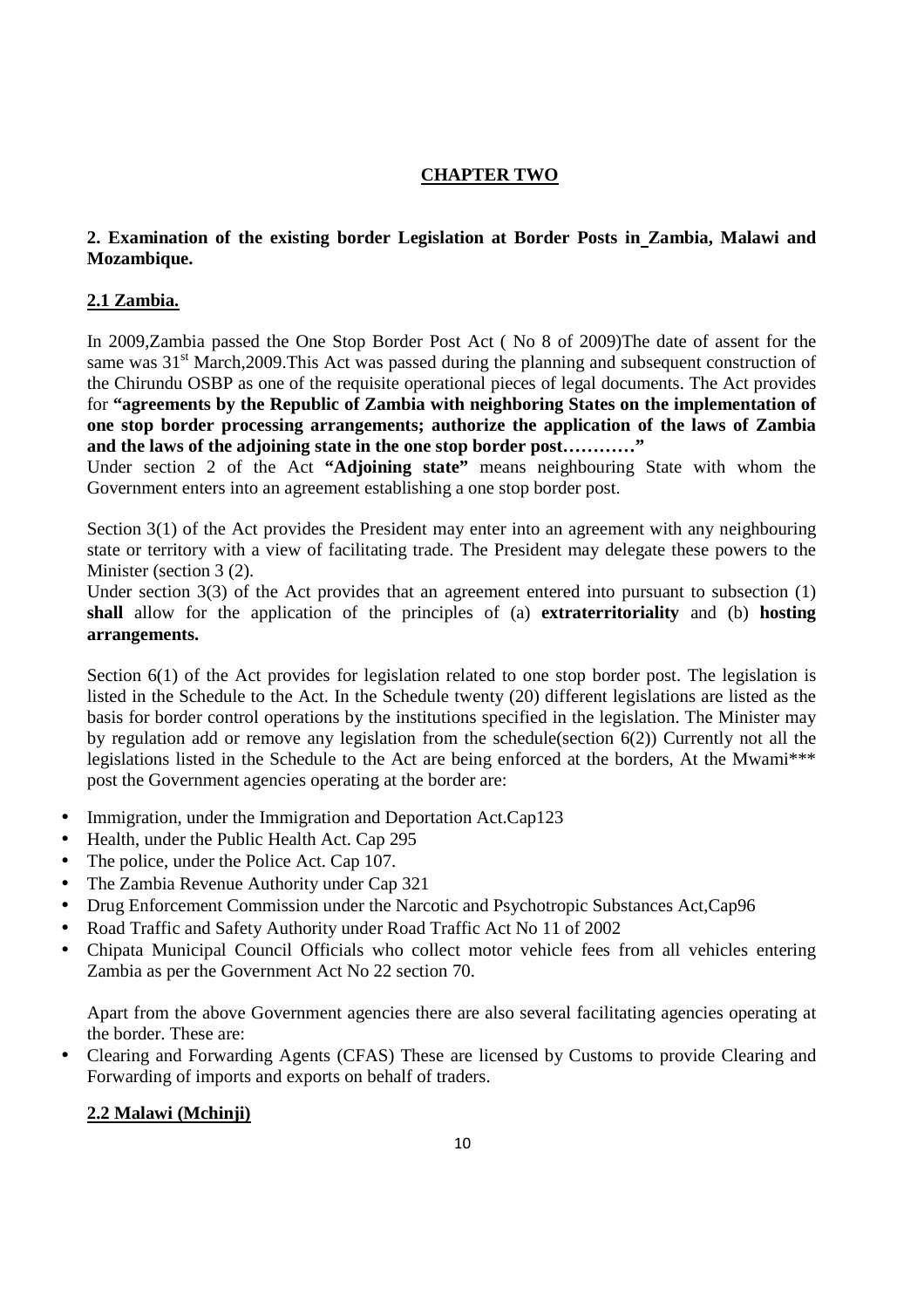Malawi has not yet passed an OSBP Control Act. According to the USAID Technical Report on Coordinated Border Management (CBM) Mchinji Border Operations Assessment, a total number of 13 agencies were found to operate at Mchinji but from visits made to and a workshop held at the Mwami/Mchinji border by the Consultant's team, the following agencies were found to be operating at Mchinji.

- Immigration
- Malawi Revenue Authority and COMESA
- Health
- Police
- Malawi Bureau of Standards
- National Roads Authority
- Agriculture/veterinary
- Border monitoring
- Clearing Agents
- Insurance
- Bank

# **Chiponde Border Post \*\*\***

- Customs
- Immigration
- Health
- Agriculture/Veterinary
- Police
- Clearing Agents.
- Insurance
- Bank

## **2.3 Mozambique-Mandimba\*\*\***

Like Malawi, Mozambique does not have an OSBP Control Act yet. The agencies operating at the Mandimba border are:

- Mozambique Revenue Authority
- Immigration
- Health
- Police
- Agriculture
- Customs
- Insurance
- Border Control
- National Road Administration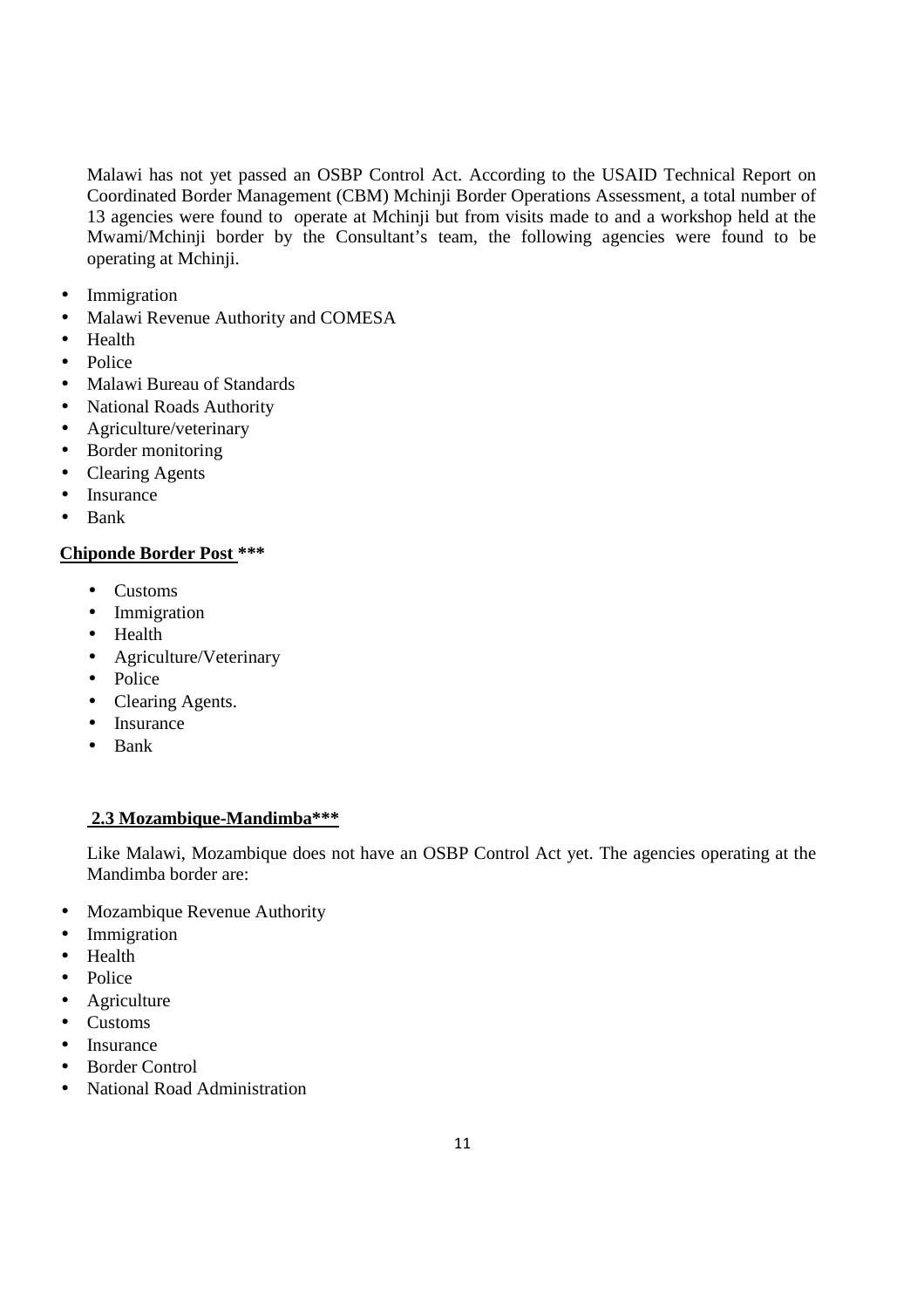**\*\*\*** Information obtained from visits and workshops to and organized by the Consultant's team at the Mchinji/Mwami and Chiponde /Mandimba borders.

**N/B:**This report does not include analysis of the border control legislation for Malawi and Mozambique as the said legislation has not been availed to facilitate the exercise.

## **2.4.Roles and responsibilities of the different agencies present at the border posts in Zambia, Malawi and Mozambique**

### **(a**) **Zambia (Mwami)**

- i) **Customs-Zambia Revenue Authority;** Revenue collection and trade facilitation
- ii) **Immigration;** Regulates entry and exit of persons, issuance of visas, permits and border passes.
- iii) **Police/security;** controls security, law and order

iv) **Drug Enforcement Commission;** controls the importation, exportation, production, possession, sale, distribution and use of narcotic drugs and psychotropic substances.

v) **Ministry of Agriculture;** Regulates the importation and exportation of agricultural products for the purpose of controlling the spread of plant diseases and regulating sanitary and phyto-sanitary issues.

vi) **Port Health;** Enforces international health standards, prevention and suppression of diseases and protecting the public against health hazards.

vii) **Road Transport and Safety Authority/Road Authority;** Enforces vehicle standards, ion and collects road tolls.

viii) **Clearing and forwarding agents;** Provides the private sector service of transport and clearing goods.

### ix) **Insurance companies;** Sell Third Party Insurance

x) **Chipata Municipal Council Officers;** Collects fees from all vehicles entering Zambia. Under the Government Act No 22 section 70,all vehicles entering Zambia except Government and diplomatic vehicles are liable to pay Council fees when entering Zambia. Officials from The Municipal Council are strategically placed before the entry gate to the border complex.

### **(b) Malawi (Mchinji)**

- i) **Customs-Malawi Revenue Authority;** Responsible for collecting the duties and taxes on imported goods.
- ii) **COMESA-**Attached to Customs
- iii) **Immigration-**Process and issue visas in accordance with the existing policies.
- iv) **Malawi Police Service-**Controlling movement of people entering and leaving the country in order to uphold the security of the state.
- v) **Bureau of Standards**; Monitors the quality of imports coming into Malawi.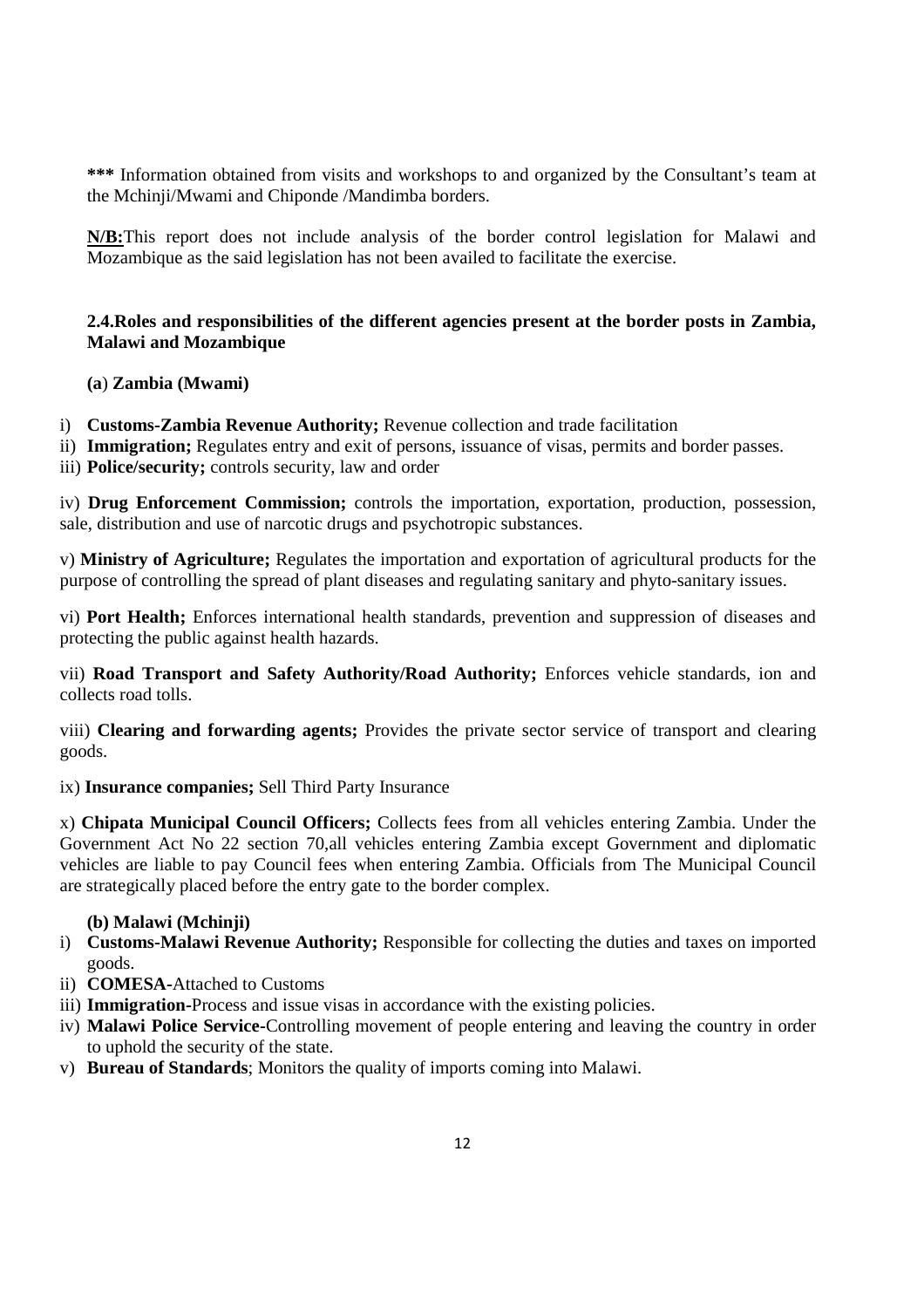- vi) **National Roads Authority;** Responsible for collecting toll fees on foreign registered vehicles greater then 3000kg.Toll fees are charged differently for different countries. The fees are charged according to the distance travelled in Malawi payable in US dollars.
- vii)**Clearing and Forwarding Agents;** The linking component between the exporter/importer/driver and all border agencies responsible for clearance of goods at the border.
- viii) **Insurance Agent(Prime Insurance);** Sells third party insurance to foreign vehicles entering Malawi and any local cars that need insurance.
- ix) **Agriculture;** Inspects agricultural products, both imports and exports to ensure they are free from pests and diseases.
- x) **Health-**Enforces international health standards, prevention and suppression of diseases and protecting the public against health hazards and fraud in the sale and use of food, drugs, cosmetics and medical devises.
- xi) **Bank-**provides banking facilities for border users.

 **(c) Malawi (Chiponde)** Functions performed are the same as those performed at Mchinji although not all the agencies in Mchinji operate at Chiponde.

#### **(d) Mozambique (Mandimba)**

- i) **Alfandega-Customs.**
- ii) **Mozambique Revenue Authority;**
- iii) **Migracao-Immigration;**
- iv) **Guarda da Policia-Border Police;**
- v) **Agricuisona-Agriculture;**
- vi) **Posto Guarda Frontera-Border Control;**
- vii)**Fundo De Estrada-National Road Administration**

#### **CHAPTER THREE**

#### **3. Examination of some applicable Treaties, Protocols and Agreements.**

**3. 1 SADC Treaty:** This is the founding document for the establishment of the Southern Africa Development Community (SADC) In pursuance of the principles of "Towards a Southern Africa Development Community" a declaration was made by the Heads of State or Government of Southern Africa at Windhoek, Namibia on 17th August, 1992 affirming their commitment to establish a Development Community in the region. The treaty entered into force in 1993 and was amended in 2001 by the Agreement Amending the Treaty of SADC.

The Declaration of the SADC Treaty outline the principles, objectives and general undertakings of The community, membership, institutions, meetings, areas of co-operation and relations with some other states and organizations. It was signed by Malawi, Angola, Botswana Lesotho, Mozambique, Namibia, Swaziland, Tanzania, Zambia and Zimbabwe. 10 out of the current member states.

The Headquarters of SADC are at Gaberone in the Republic of Botswana.

### **Article 3:**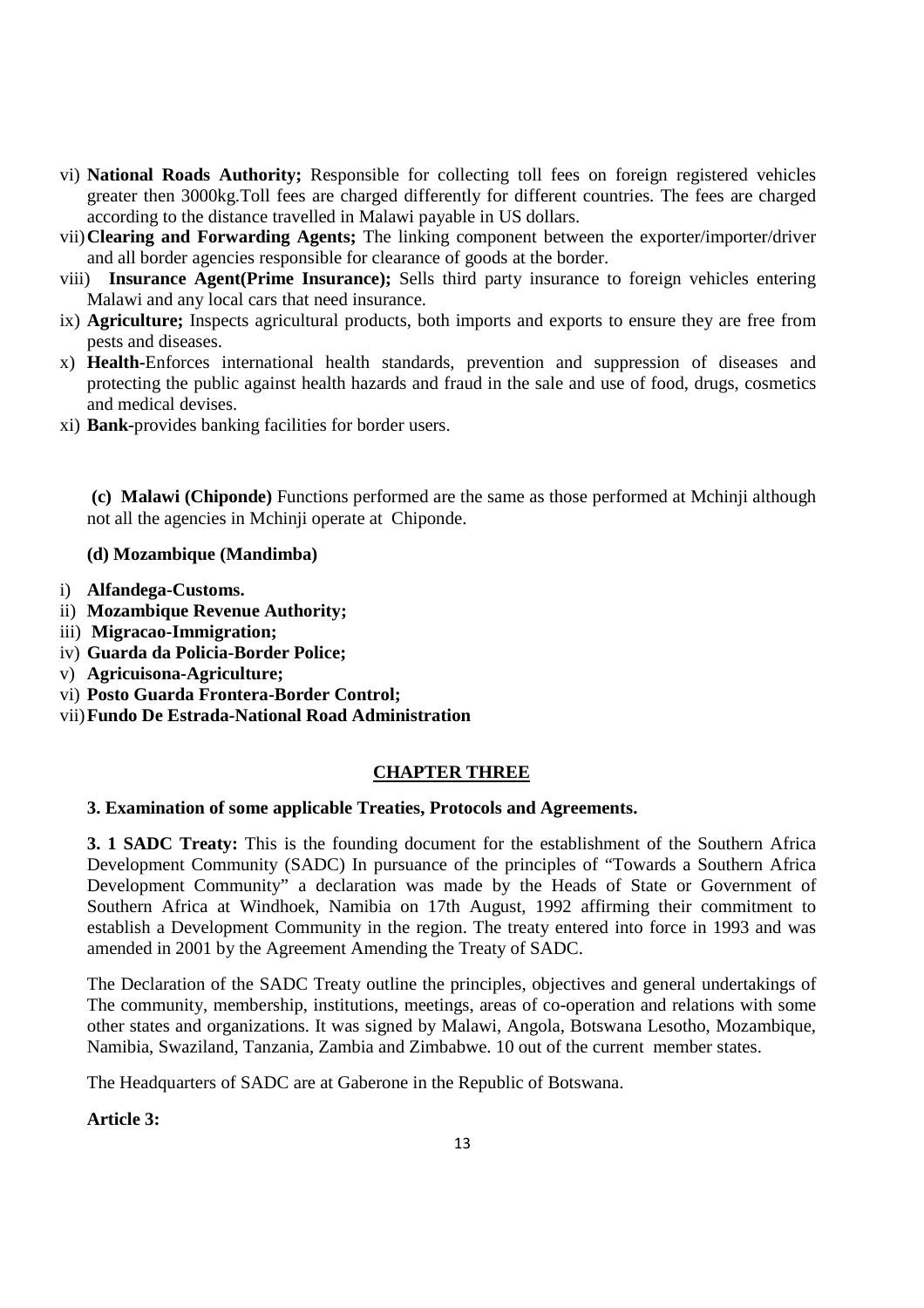**1.** SADC shall be an International organization and shall have legal personality with capacity and power to enter into contract, acquire, own or dispose of movable or immovable property and to sue and be sued.

**2.** In the territory of each Member state, SADC shall pursuant to paragraph I above have such legal capacity as is necessary for the proper exercise of its functions.

### **Article 5: Objectives**

**1(h)** To strengthen and consolidate the long standing historical, social and cultural affinities and links among the peoples of the Region.

In order to achieve the objectives under article **5(1)** the Member States undertake to inter alia,

**Article 5,2 (b)** to encourage the people of the Region and their institutions to take initiatives to develop economic, social and cultural ties across the Region and to participate fully in the implementation of the programmes and projects of SADC.

### **Article 6: General Undertakings:**

**Article6.1** Member States undertake to adopt adequate measures to promote the achievement of the objectives of SADC and shall refrain from taking any measures likely to jeopardize the sustenance of its principles, the achievement of its objectives and the implementation of the provisions and the implementation of the Treaty.

**Article6.6** Member States shall cooperate with and assist institutions of SADC in the performance of their duties.

### **Article 9: Institutions**

The following Institutions are established by the SADC Treaty:

- (a) The Summit of Heads of State or Government
- (b) The Council of Ministers
- (c) Commissions
- (d) Standing Committee of officials
- (e) The Secretariat
- (f) The Tribunal.

#### **Article 24: Relations with other states, Regional and International Organizations.**

**Article 24.1:** Subject to the provisions of Article 6(1),Member States of SADC shall maintain good working relations and other forms of cooperation and may enter into agreements with other states, regional and International organizations whose objectives are compatible with the objectives of SADC and the provisions of the Treaty.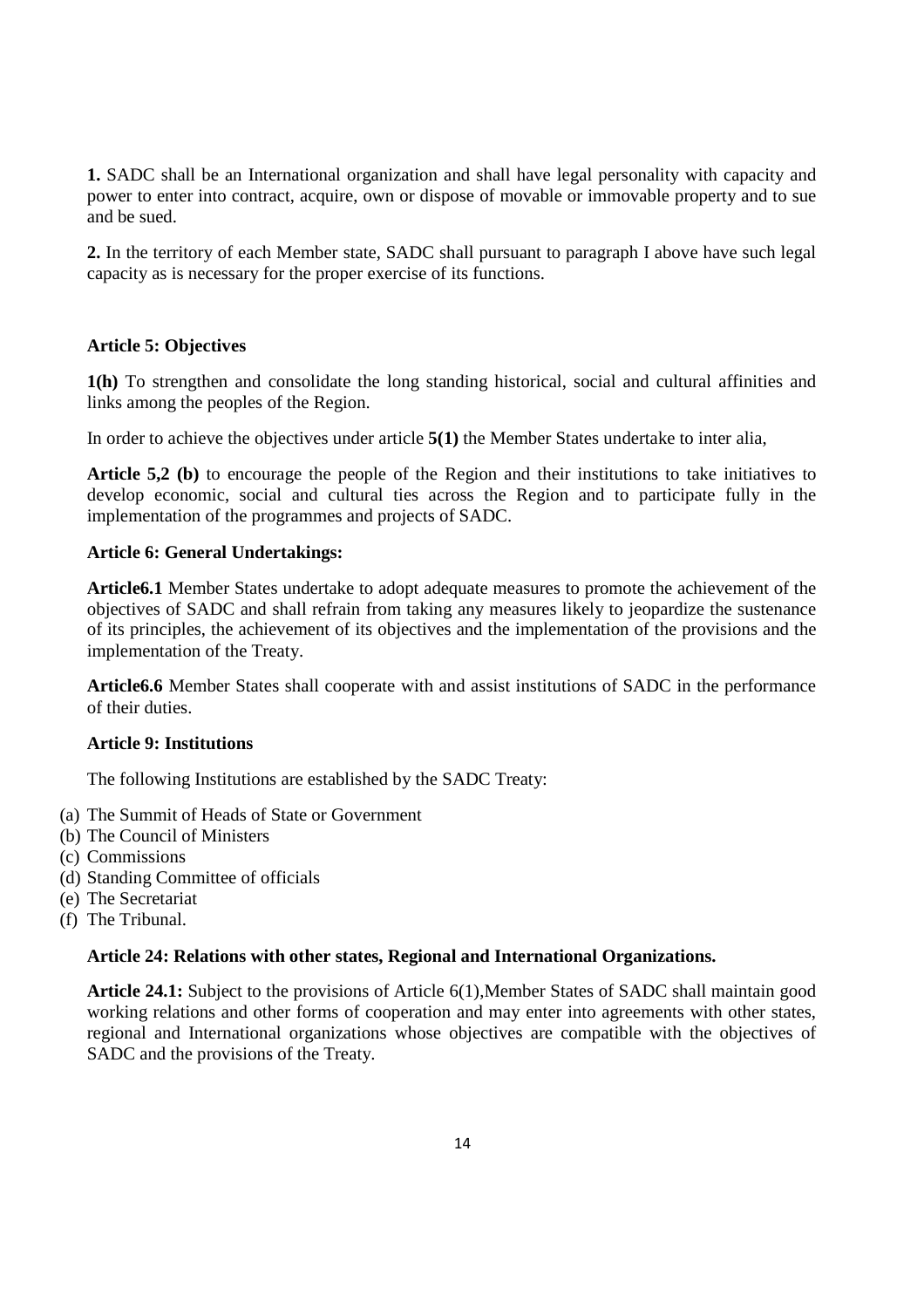# **CHAPTER 13 :Sanctions, Withdrawals and Dissolution**

**Article 33:** Sanctions may be imposed against any Member State that;

1(a) persistently fails without good reason to fulfill obligations assumed under the Treaty

- (b) Implements policies which undermine the principles and objectives of SADC
- (c) is in arrears for more than one year in the payment of contributions to SADC
- 2. Sanctions shall be determined by the Summit on case by case basis

**Article 34:** provides for procedure for withdrawal from the Treaty

#### **3. 2 SADC Protocols**

The Protocols are the instruments of implementation of the SADC Treaty and includes any annex, amendment or extension thereof which form an integral part of the protocols. SADC Member States have 26 legally binding protocols.

This report will examine some provisions of the **SADC PROTOCOL ON TRANSPORT, COMMUNICATION AND METEOROLOGY** as being the Protocol which is relevant and impacts on the study herein and which have a direct bearing on the study. The Protocol was passed on 1<sup>st</sup> January, 1997. The Protocol oversees all aspects of transport, communications and meteorology throughout Southern Africa with the intention of establishing systems for these sectors that function efficiently and productively thereby promoting economic and social development. Through the Protocol Member States agree to strategic goals and policies for an integrated network of transport, communications and meteorology with specific funding sources, regulatory mechanisms, environmental controls and technical standards. The Protocol also outlines an institutional framework for its implementation including breakdown of committees and sub committees, procedures and duties as well as systems for monitoring progress and addressing noncompliance with regulations.

#### **Article 2.1- Scope**

The scope of the Protocol comprises the entirety of the transport, communications and meteorology sectors in each Member State and the region, including but not limited to;

### **(a) all policy, legal, regulatory, institutional, operational, logistical, technical, commercial, administrative, financial, human resources and other issues.**

### **Article 2.2**

Member States acknowledge their existing bilateral and multilateral relations;

- (a) With each other and
- (b) With non-member States and groupings of states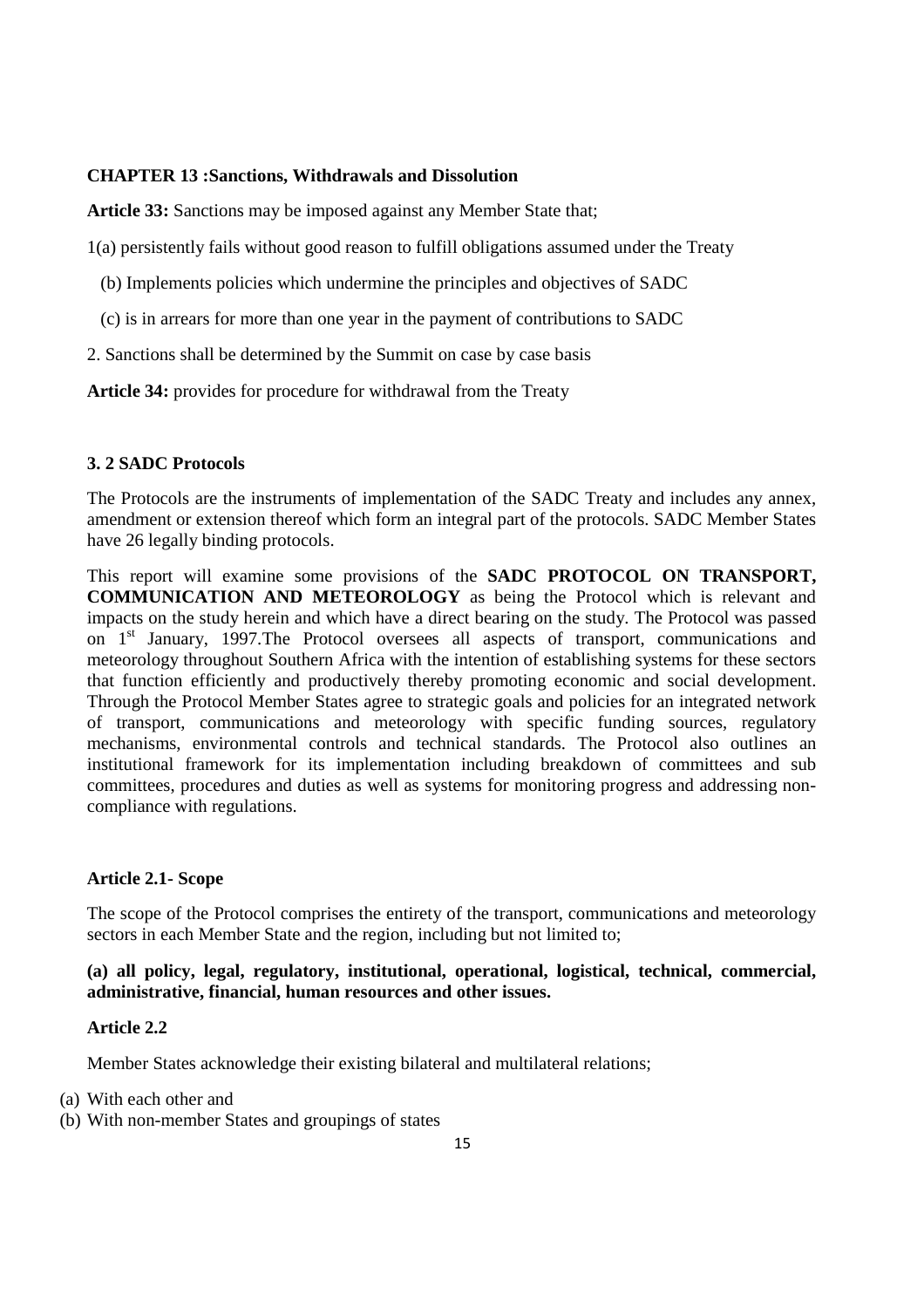#### **Article 2.3: General Objectives**

The Member States' general objective is to establish transport, communications and meteorology systems which provide efficient cost effective and fully integrated infrastructure and operations which best meet the needs of customers and promote economic and social development while being environmentally and economically sustainable.

**Article 2.4** provides for Strategic Goals under which the Member States undertake to engage all stakeholders in giving effect to the Protocol by promoting several strategic goals namely:

**2.4 (a)** Integration of regional transport, communications and meteorology networks to be facilitated by the implementation of compatible policies, legislation, rules, standards and procedures.

 **(b)** Elimination or reduction of hindrances and impediments to the movement of persons, goods, equipment and services.

#### **Article 3.2: Integrated Transport Policy**

1. Member States agree to develop a harmonized integrated transport policy which includes the:

(a) Establishment of infrastructure, logistical systems and institutional frameworks.

(b) Establishment of appropriate legal and financial frameworks,

(c) Execution of research and technology transfer

(d) Development of effective communication networks which support intra and intermodal synergy and optimal utilization of modes.

(e)application of the principles of equality of treatment of the nationals passengers, service providers of Member States with regard to the provision, access and use of infrastructure and immigration and clearance procedures.

(f)The right of individual Member States to negotiate access and freedom of transit rights consistent with the principles of this Protocol while recognizing that individual needs of Members States may require specific Bilateral arrangements.

**Article 3.2 (a)** the right of freedom of transit for persons and goods.

#### **Article 3-4 Logistical Systems**

Member States shall endeavor and work towards the elimination or reduction of impediments on the movement of persons.

**Article 3.4** Member States shall in particular focus on:

a. Harmonization of domestic legislation, including provisions dealing with statutory liability of service providers,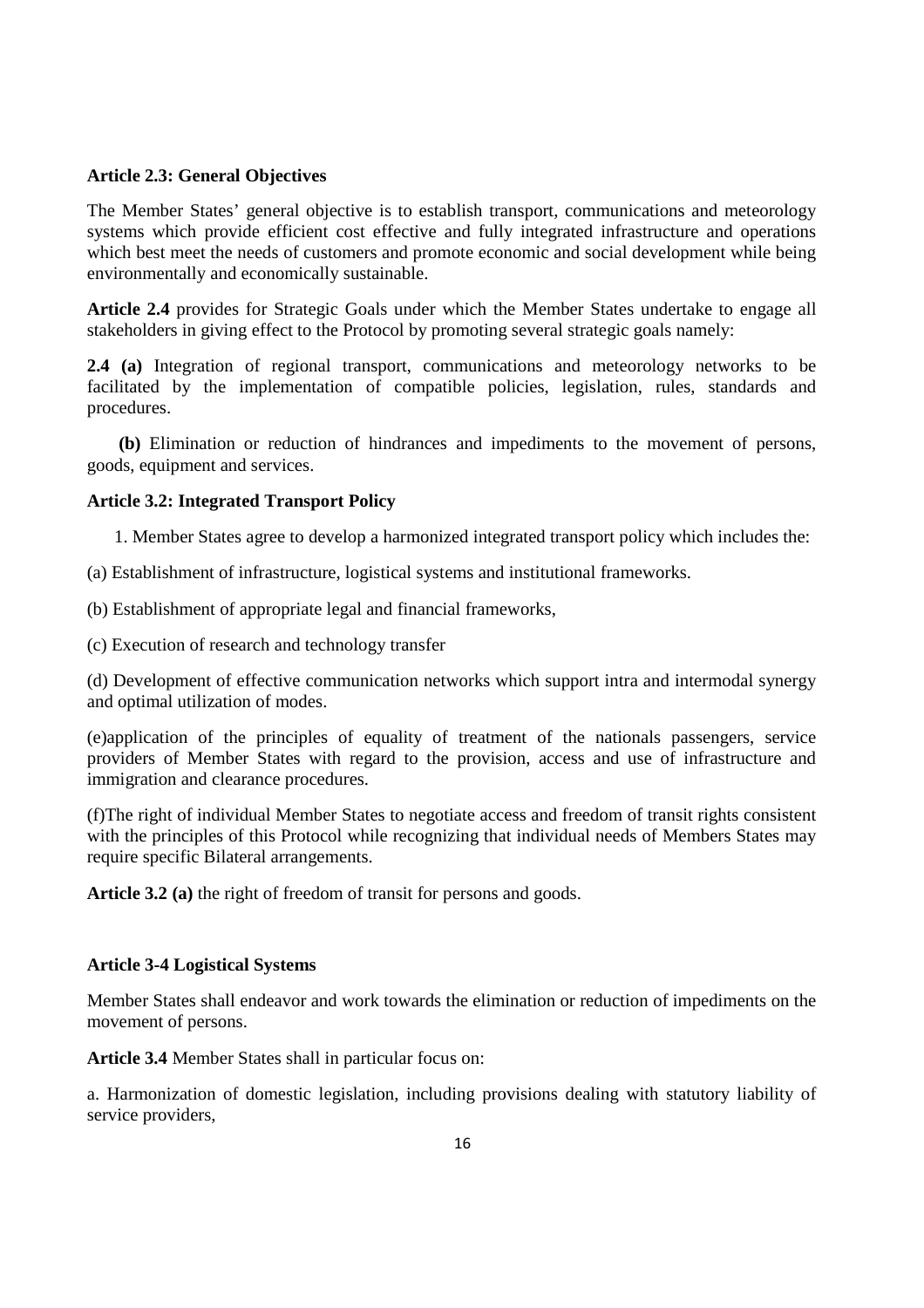b. The development of simplified and harmonized documentation which supports the movement of cargoes along the length of the logistical chain including the use of a harmonized nomenclature.

c. The implementation of state of the art rapid communication information and data processing and exchange facilities to support corridor operations and supplying real time logistical and other information to corridor users.

**Article 3.5** Member States shall encourage the adoption of simplified measures falling outside the sectors addressed in this Protocol which may also contribute towards the objectives of this chapter.

a. Clearance and pre-clearance procedures at borders. ports and dry ports for goods and preclearance of freight containers,

c. Clearance procedures for SADC nationals including immigration and public health measures.

**Article 3.6** Member States shall promote the necessary liaison between their various ministries and departments to execute the provisions of this Article.

#### **Article 5.4: Regulatory Mechanism**

Member States shall comply with this Chapter by concluding standardized **Bilateral** or **Multilateral Agreements** based on the principle of non-discrimination, reciprocity and **extra territorial jurisdiction** which address the following;

a-Single SADC carrier permits or licences-Carrier registration

c-Quota capacity management systems;

d-Harmonized administrative (including consultative) procedure documentation and fees.

f-Information management ,including a harmonized format of supporting information systems and exchange of information procedures.

g-Establishment of joint route management committees on a bilateral or multilateral basis.

h-Carrier obligations in respect of drivers, vehicle, passengers, manifests, cargo and returned permits or licenses as well as sanctions against carriers in case of contraventions;

I-harmonized transport law enforcement including carrier identification to facilitate on the road law enforcement such as the utilization of standardized vehicle identification logos.

#### **Article14.6: Non compliance**

Non-compliance issues are to be reported to and investigated by The Southern Africa Transport and Communications Commission-Technical Unit-SATCC-TU established under Article 13.3 of the Protocol.

#### **3. 3 Common Market for East and Southern Africa (COMESA)**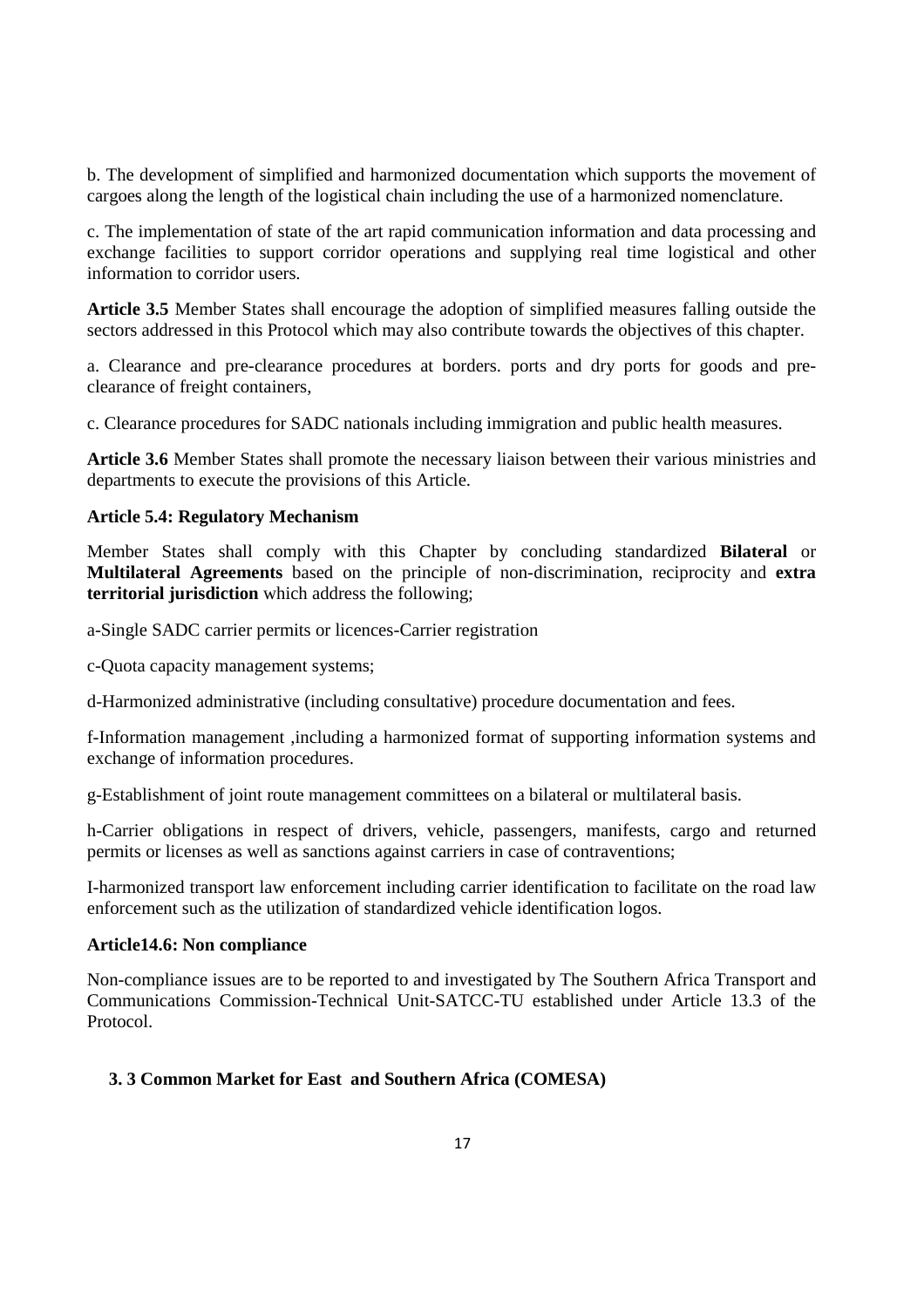The treaty for the establishment of COMESA was signed in **Kampala, Uganda** on **3 rd November 1993**. COMESA superseded the Preferential Trade Area for Eastern and Southern Africa and has 19 members including Zambia and Malawi but not Mozambique who withdrew from it in1997.

The objectives of the Common Market are generally to achieve sustainable growth and development of the partner states within an overall system of economic co-operation through:-

- a) Establishment of a common union and abolition of all non tariff barriers to trade and simplification and harmonization of procedures and documentation.
- b) Facilitation of trade in goods and services for free movement of people.

The **COMESA** strategy borrows heavily from **Kyoto convention** which states that joint development of border infrastructure should aim at the establishment of one stop border control points.

**Article 9** obliges partner states to consult each other on the establishment of common border posts and ensure goods are imported and exported through recognized customs offices and routes.

#### **3.4 The Common Market Protocol.**

**Article 4** of the protocol provides for the easing up of cross-border movement of persons and the eventual adoption of an integrated border management system.

#### **3. 5**. **Zambia/Malawi/Mozambique Growth Triangle.(ZMM-\_GT)**

The Zambia, Malawi, Mozambique Triangle (ZMM-GT) was conceived by the UNDP-Zambia in1999.It was officially launched in Lilongwe in 2000 and was followed by the signing of the Memorandum of Understanding in 2003. It spans an area of around 301,000 square kilometers, including parts of Zambia, Malawi and Mozambique. The Triangle's strategic objective is to compliment and enhance national economic development objectives in the marginalized and economically depressed areas of the three countries which constitute its geographical region.

The objective of the Triangle is to incorporate the border areas encompassing eastern and Mucinga provinces in Zambia, Tete Province in Mozambique and the central and northern regions of Malawi. The philosophy of the "Growth Triangle" is to fast-track the protocols and treaties signed by the leaders. The Growth Triangle is complimentary to the many efforts seeking to transform the subregion into a dynamic private sector economic area. It compliments efforts that seek to harmonize trade and investment regimes ,hence lowering and removal of existing cross-border controls among the countries and implement one stop border posts to help reduce the time business people spend when moving goods across the borders. It is reported that the Growth Triangle concept has facilitated trade through simplified trade regime at the Mwami border post at the border of Zambia and Malawi. The simplified regime allows small cross-border traders to trade between countries without (any) restrictions( comments by His Excellency Michael Chilufya Satafor the Africa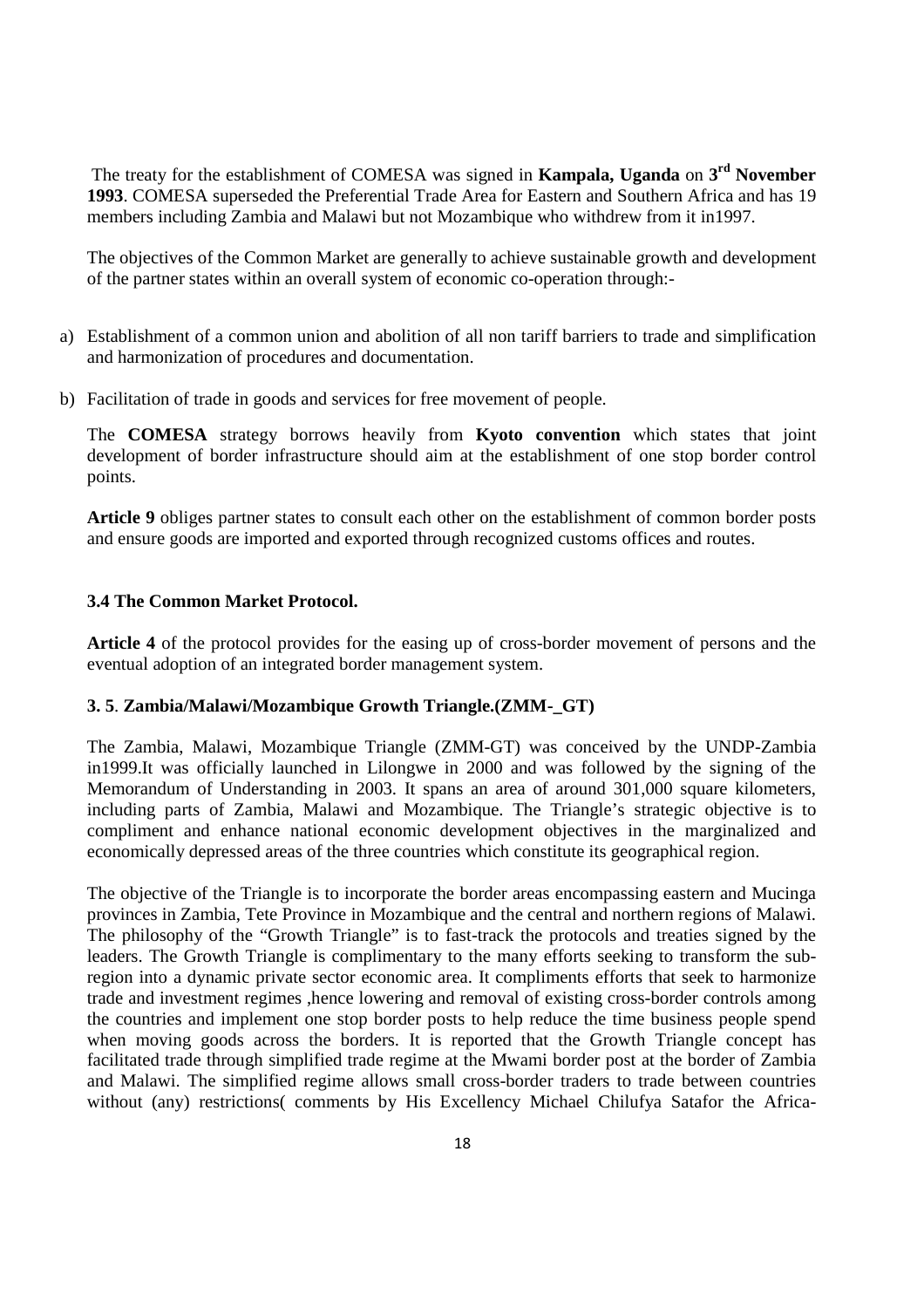America Institute's 2012 Africa Business Investor's forum held in New York city on Investment Opportunities in the ZMM-GT).

However since its inception the ZMM-GT implementation faced serious constraints such as funding among other problems prompting the three countries to resuscitate the concept at a re-launch on 29- 30 August,2011 at a two day Strategic Planning Workshop held in Lilongwe as a step towards regional integration at a localized level.

 It was noted at the re-launch that the Growth Triangle remains an initiative conceived as a strategic response to the need to collectively and optimally harness from a cross-national perspective, the resource endowment of the Growth Trade area to benefit the population within the area and more generally member countries. In attendance were participants drawn from Zambia, Malawi, Mozambique, the Private Sector Forum and development Partners, such as African Development Bank, the World Bank and UNDP.

### **3. 6 SADC-EAC-COMESA Tripartite Framework.**

With overlaps in the membership of the COMESA, EAC and SADC, it has been found prudent for the three Regional Economic Communities (RECs) to co operate and harmonize their programmes in areas of trade and infrastructure development. The Tripartite Framework was established in 2005 and its overriding objective is to contribute to the broader objectives of the African Union (AU) namely accelerating economic integration of the continent and achieving sustainable economic development thereby alleviating poverty and improving quality of life for the people of Eastern and Southern African Region. A framework was agreed upon headed by Secretary Generals of COMESA, EAC and Executive Secretary of SADC to spearhead the harmonization process. Among other things, the initiative intends to reduce border time and improve the transport infrastructure among others. At present the Tripartite Framework has linked Zambia and Zimbabwe through the Chirundu one stop border post. Other projects will facilitate the creation of one stop border posts along the Nacala corridor.

#### **3. 7 East Africa Community (EAC)**

The Treaty for the establishment of the EAC was signed in Arusha Tanzania on 30th November, 1999.Members of EAC relate closely to Members of SADC and COMESA on matters of development in the East and Southern Africa.

Parties to the treaty include Kenya, Uganda, Tanzania, Burundi and Rwanda.

**Article 7** of the treaty provides for the establishment of an EAC economy with free movement of goods, persons, labour, services, capital and information technology.

**Article 104** of the treaty provides for the free movement of persons through eased border crossing, use of common travel documents and common border operating laws.

**Article 124** provides for enhanced co-operation in combating cross border crime and mandates joint operations to enhance border security.

corridor.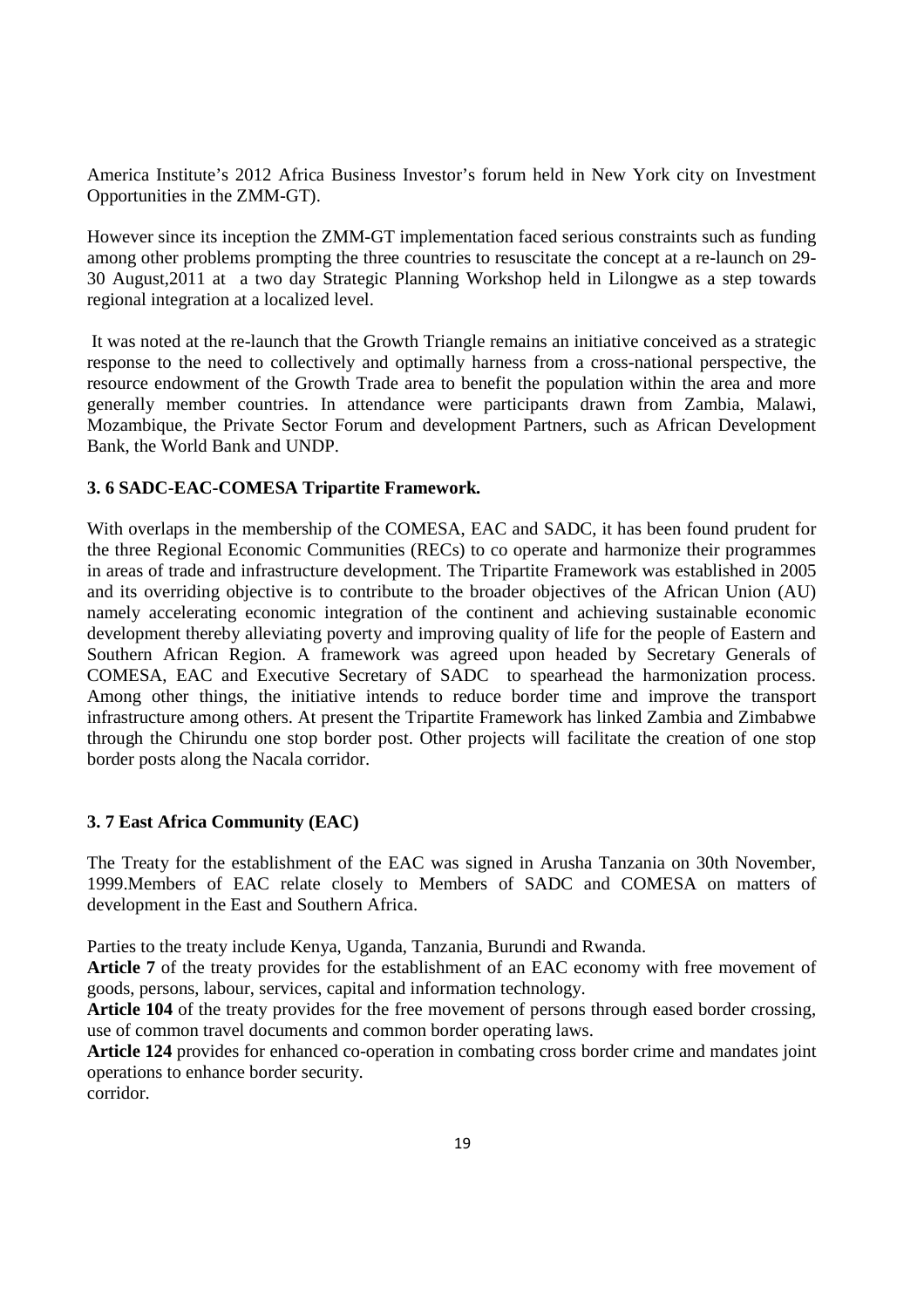# **CHAPTER FOUR**

# **4. Developing a Legal Framework for an OSBP**

### *4.1* **Whole Government Approach**

The multiplicity of state agencies with a responsibility for or interest in border matters demands that the establishment of an OSBP should proceed with the active involvement of **ALL** role players. The starting point is for the agencies to converge on all the main underpinnings of the OSBP concept such as aims, legal issues, preferred model and mode of operation, process, people and systems. Some of these may need to be fine tuned or revisited as negotiations and more detailed work proceed. Very often these policy and strategy deliberations are managed by inter-agency border coordination structures. Given the sensitivity and complexity of the issues at hand, it is necessary to secure political support by providing regular updates to relevant ministries and requesting political guidance. Strong political involvement at the highest level cascading to all other levels has been cited as one of the biggest contributing factors to the success of the construction and implementation of the Chirundu OSBP.

This approach should then be extended bilaterally to the participating states. It is advisable that sufficient energy be invested upfront to develop a common understanding of the key issues to avoid later misunderstanding.

In addition to developing a common bilateral and national vision and strategy, there is need to closely involve non-governmental stakeholders from the start. These include traders, clearing agents, regular border post users (travelers and transportation service providers)This is essential to secure buy in but also enables stakeholders to contribute to and influence design as well as to prepare for implementation.

### **4. 2 Step by step development of the legal framework**

### *(a) Analysis of Primary Border Legislation*

It is imperative that the establishment of an OSBP in any jurisdiction be preceded by a comprehensive analysis of the border controls legislation of the participating states to establish and accomplish the following;

### **(i) Identification of existing relevant border control legislation**

In most African countries, border controls are undertaken by governmental departments and agencies that ordinarily fall into seven primary categories, namely;

- ▶ Customs and Revenue Authorities
- > Security Agencies
- ▶ Agriculture, Animal and Plant Inspection
- $\triangleright$  Health
- Roads and Transport
- > Others including Environment, Standards Bureau etc
- > Immigration.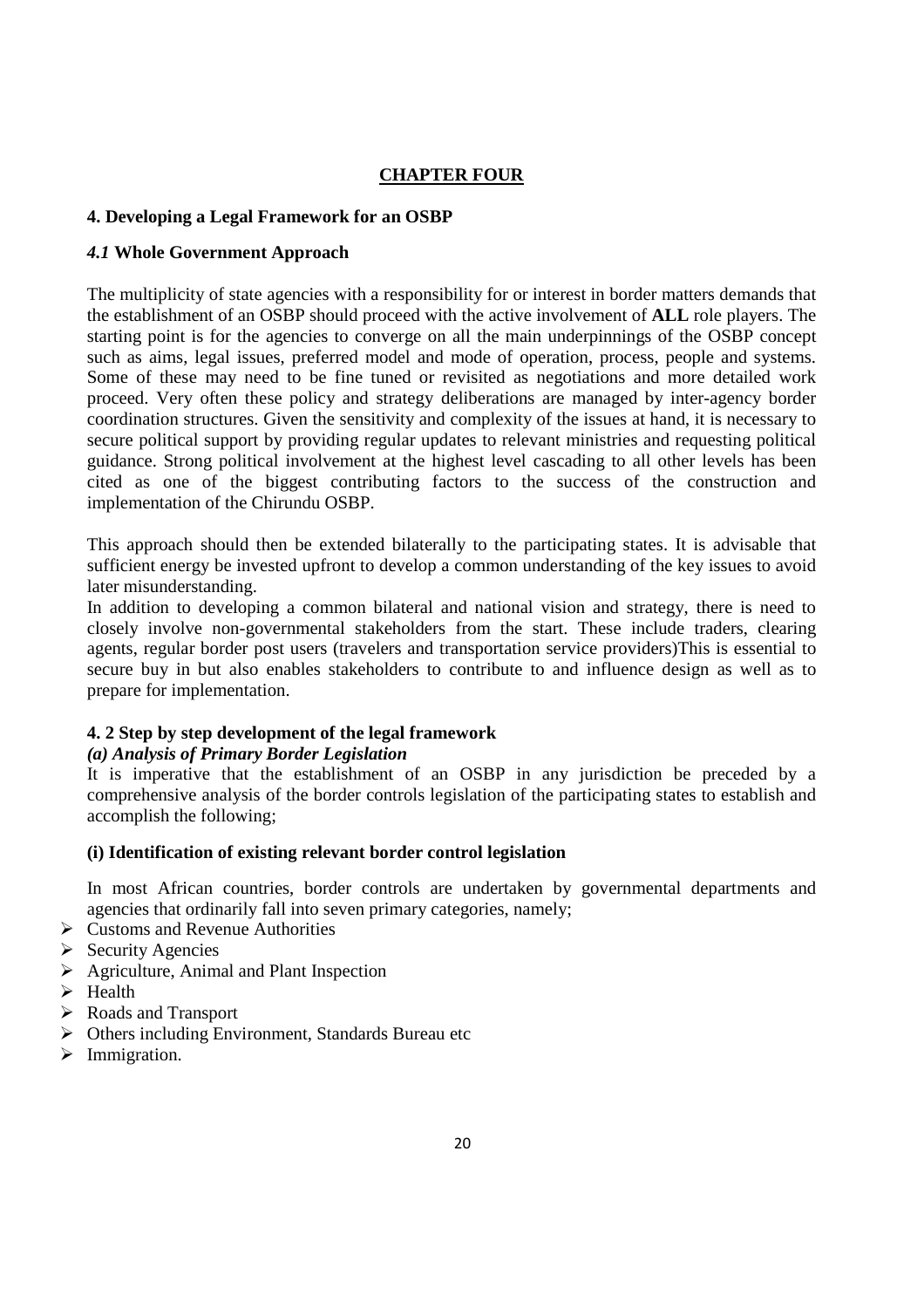#### **(ii) Perusal of legislation for provisions allowing or limiting the application of the OSBP concept and underlying principles.**

Border control legislation in many countries where OSBPs have been or are intended to be established contain some provisions for extra territorial jurisdiction in some of the applicable Acts on limited and specific aspects of border controls. Similarly, there are no or very limited provisions allowing for the hosting of officers of another State in the territory of a state for the performance of official functions in terms of the national laws of that other state. Where the border control legislation does not expressly provide for the application of extra-territorial jurisdiction or hosting arrangements, the said legislation(s) would need to be amended in both legal conception and content individually Act by Act through the laid down procedure of each state or through an all encompassing instrument to give the current legislation the extra territorial jurisdiction so critical to the OSBP concept. Zambia and Zimbabwe took this option for the Chirundu OSBP by enacting OSBP control Acts and incorporating all the applicable border legislations in the respective Acts.

Another way would be to explore the possibility of addressing the deficiencies through the tedious exercise of effecting the requisite changes to each Act by way of subsidiary legislation or by way of an all encompassing instrument of subsidiary legislation. In so doing caution must be exercised to ensure that the respective enabling Acts empower the Minister in charge not only to enact subsidiary legislation but to enact subsidiary legislation to incorporate the principles of extraterritorial jurisdiction and hosting arrangements. In the absence of such power any attempt to introduce the said principles through subsidiary legislation would be ultra vires and null and void ab initio. The enactment of an all encompassing instrument of subsidiary legislation would also have its peculiar legal implications in that the promulgation by one Minister or person, legislation whose purport and effect alters other border control Acts administered by other Ministers may bring into question the legal validity of such legislation. Therefore although this may be an option, it may not feasible as it would be fraught with insurmountable legal difficulties leaving it open to legal challenges and uncertainties.

From the foregoing it may not be practical or appropriate in the circumstances to seek to address the deficiencies in border control legislation with respect to OSBP operations by way of legislative instruments in most jurisdictions. The simplest and less tedious method would be to leave it to Parliament to pass the appropriate legislation.(Option adopted by Zambia and Zimbabwe for Chirundu OSBP.

#### **4. 3 Determination of appropriate Legal Instrument**

There is a variety of legal enactments which may be adopted to operationalize the OSBP concept.

#### **(a) Bilateral Agreements-**Memorandum of Understanding (MOU) and National Act.

Two adjoining countries are involved and the focus is on establishing an OSBP at a particular border. It entails the negotiation and conclusion between the two countries of a bilateral agreement in which the parameters of establishing such OSBP are spelt out. It also requires that such arrangement be entrenched in the domestic laws of each country by way of an appropriate Act of Parliament with an overriding effect over all border control legislation so as to give legal effect to the provisions of the MOU and the principle of extraterritoriality and hosting arrangements. Zambia and Zimbabwe signed a Bilateral Agreement on  $29<sup>th</sup>$  August, 2007 which was subsequently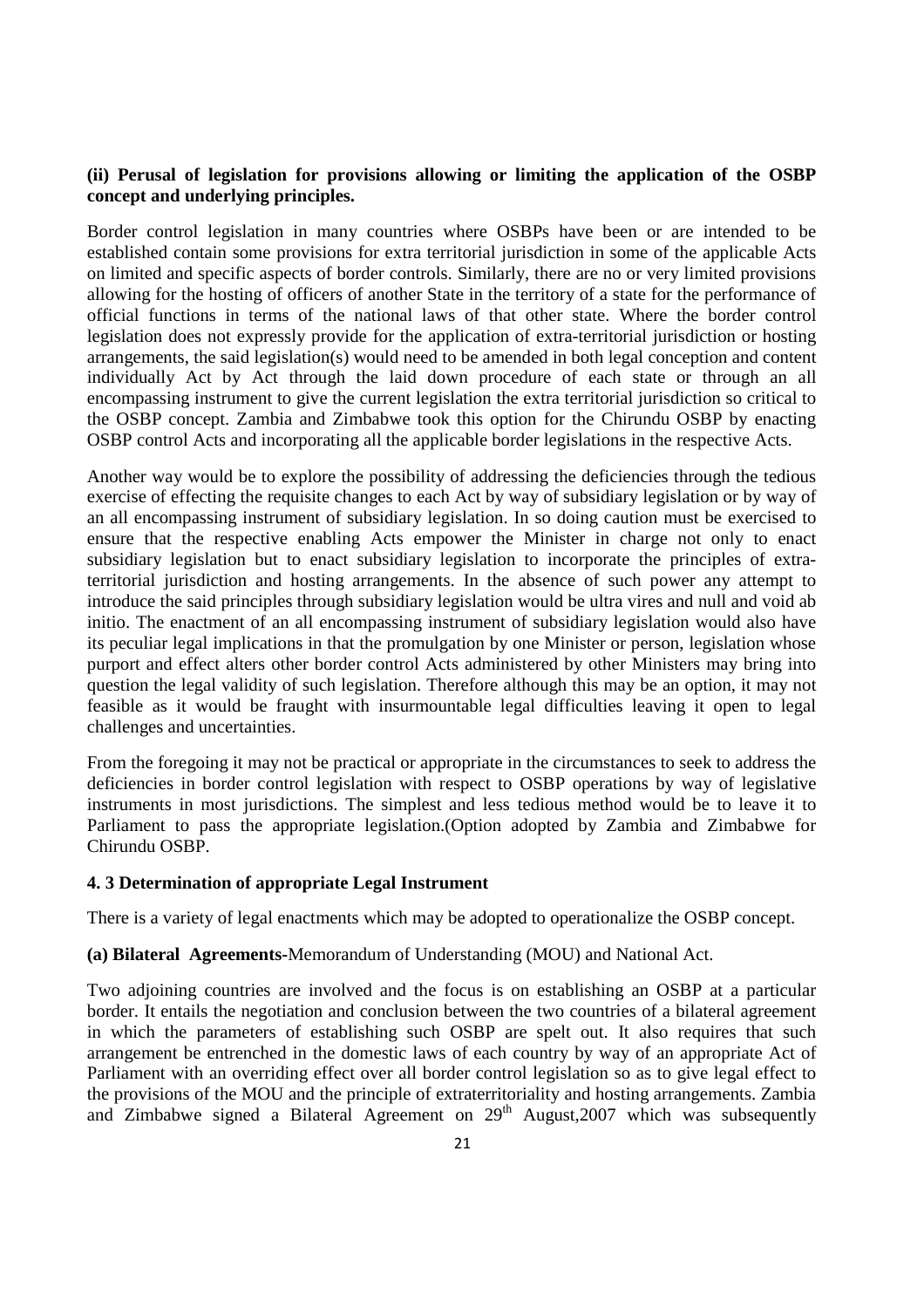domesticated in their respective national laws by passing the Zimbabwe One Stop Border Control Act No of 2007 and Zambia One Stop Border Control Act no 8 of 2009.

The bilateral arrangements need not be called a MOU. They may invariably be called Memorandum of Agreement (MOA) Protocol, Treaty etc. What is critical is that such legal instrument should outline what is considered the key issues to be addressed.

With respect to national legislation, some jurisdictions may also prefer to amend each and every border control related Act and regulations to provide for the principles of extraterritorial application and hosting arrangements. While such an approach can be equally effective in intention, it is considered too tedious and times consuming especially considering that border related Acts are numerous –up to 20 in some jurisdictions. It would take a long time to individually enact the changes in good time through the legislature.

#### **(b) Multilateral arrangements**

This is the situation where from a regional perspective it may be considered most appropriate to conclude a multilateral arrangement between a number of countries sharing common borders with each other by way of a common legal instrument and approach to the establishment of OSBPS. Such approach can be at the Regional Economic Community (REC) level.

I. An Act and Regulations

This is an approach most suited for RECs that are structured in such a way that they have a regional legislative assembly that has a mandate to legislate for the REC and such legislation is binding on all countries within that grouping and once ratified, has overriding effect on all domestic legislation to which its provision apply. This is the approach that was used for the EAC as it is structured as envisaged. The East African Legislative Assembly (EALA) passed the East Africa One Stop Border Act on 23<sup>rd</sup> April, 2013 during the Meeting of the 3<sup>rd</sup> Assembly in Kigali Rwanda.

This framework entails the enactment of an Act on OSBPs defining the broad principles to be followed by the REC states in implementing OSBPS at mutual border posts. It should specifically entrench the principles of extraterritorial jurisdiction of national laws and hosting arrangements and mandate the RECS appropriate structures to make Regulations covering the detailed operational and administrative parameters and procedure for such OSBPs. Variations to the framework to suit special REC could include a combination of the Act and Protocol or Act and individual bilateral agreements for each border post.

This kind of framework provides a more expeditious and integrated approach to not only harnessing consensus between the REC States, but would also easily give legal effect to the provisions of the Act in the RECs States' jurisdictions. It is most suited to environments where there are existing policy decisions and supportive legislative instruments at REC level mandating the establishment and implementation of OSBPs within the REC as was the case with the EAC region. It is expected to deal with implementation parameters and related issues with greater uniformity due to its prescriptive and binding nature notwithstanding that it could at the same time also be rigid and difficult to inform and refine through practical experiences during implementation. The EAC OSBP Act for instance provides under section 56 that the Act takes precedence over the Partner States' laws with respect to any matter to which the provisions of the Act relate.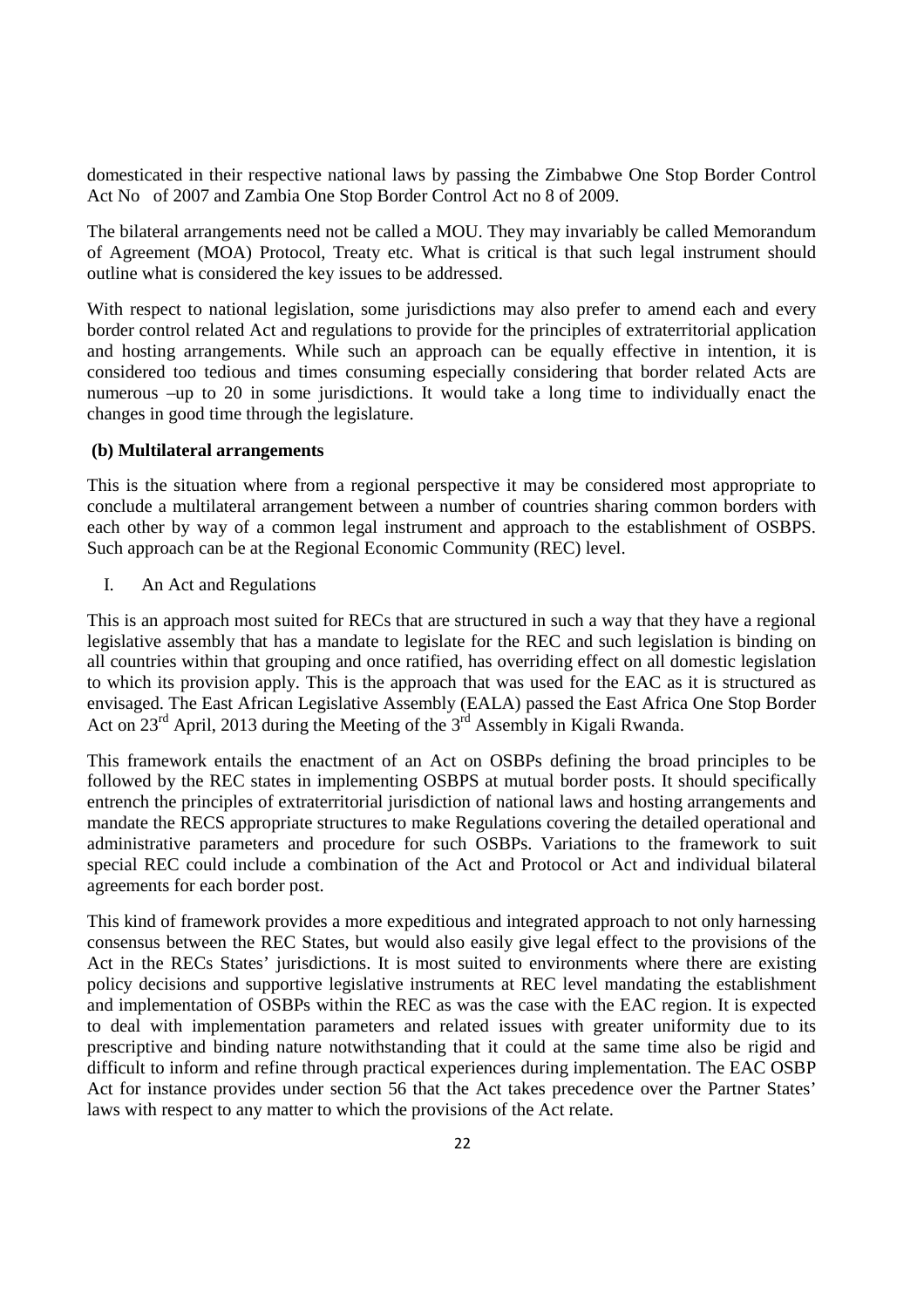#### II. A REC Protocol and National Acts

This is an approach most suited for RECs that are structured in such a way that they do not have a regional legislative assembly that has a mandate to legislate for the REC and rely on multilateral arrangements such as protocols, treaties, MOUs etc with binding effect on all the REC States within that grouping once it is ratified. It must be noted that such protocols ordinarily have no automatic overriding effect on all domestic legislation of a State and have to be domesticated in order to have any legal effect. This is the approach that would be appropriate for use in Southern Africa Community (SADC) and COMESA.SADC has a SADC Treaty signed in 1992 and SADC Protocols signed in for the implementation of the Treaty. The framework envisages a REC Protocol defining the operational and administrative parameters and procedures for the OSBPs in the region together with individual enabling Acts passed in each of the REC States entrenching the principle of extraterritorial jurisdiction of national laws and hosting arrangements in all national border controls related legislation. It is also a framework which lends itself to various variations with respect to the nature of the multilateral arrangements the REC states want to commit to.

While the framework ensures uniformity of approach at OSBPs in the region through the Protocol, it would be fragmented and cumbersome to procure requisite enabling legislations in all the REC States, especially within the same timeframe because of difference in the legislative processes of the various States.

### **4.4 Essential elements of any OSBP legal framework**

The following essential elements must be addressed in any of the above mentioned legal instruments that are deemed appropriate for the peculiar circumstances of each OSBP implementation environment. This is to ensure that the OSBP concept becomes effective legally as well as procedurally whenever it is implemented. Countries may also need to develop their own individual legislation to ensure all the respective functions and controls in the context of the OSBP are appropriately legally provided for within their national jurisdiction.

In this regard it is essential that whatever legal framework is used, it

- $\checkmark$  Identifies the border crossing where one- stop procedure will apply. This shall include defining the Common Control Zones (CCZs) within which officers from both states will perform controls and which they may circulate freely. It also includes defining the areas set aside for the exclusive use of each State's officers.
- *Identifies the border controls to be performed.* Typically , all envisaged border controls should be undertaken at a one stop facility, but certain controls may be excluded for practical reasons.
- $\checkmark$  Defines the sequence of controls. Usually the procedure of the country of exit are performed before the procedures of the country of entry.

Exceptions may be allowed subject to agreed procedures. Use of delegated authority among border agencies may be considered in an effort to make OSBP operations more efficient.

- $\checkmark$  Incorporates the principles of extraterritoriality and hosting arrangements and confirms that *each States' laws may be applied in a CCZ in the other State in the way as apply in its own territory.* Location of control zones to know where the extraterritorial authority should apply.
- $\checkmark$  Defines the powers in the host state and control zones. Generally, officers enjoy all the powers that they have within their own State. The agreement must define at which point officers of one State may no longer exercise their powers so that the officers of the host State can undertake their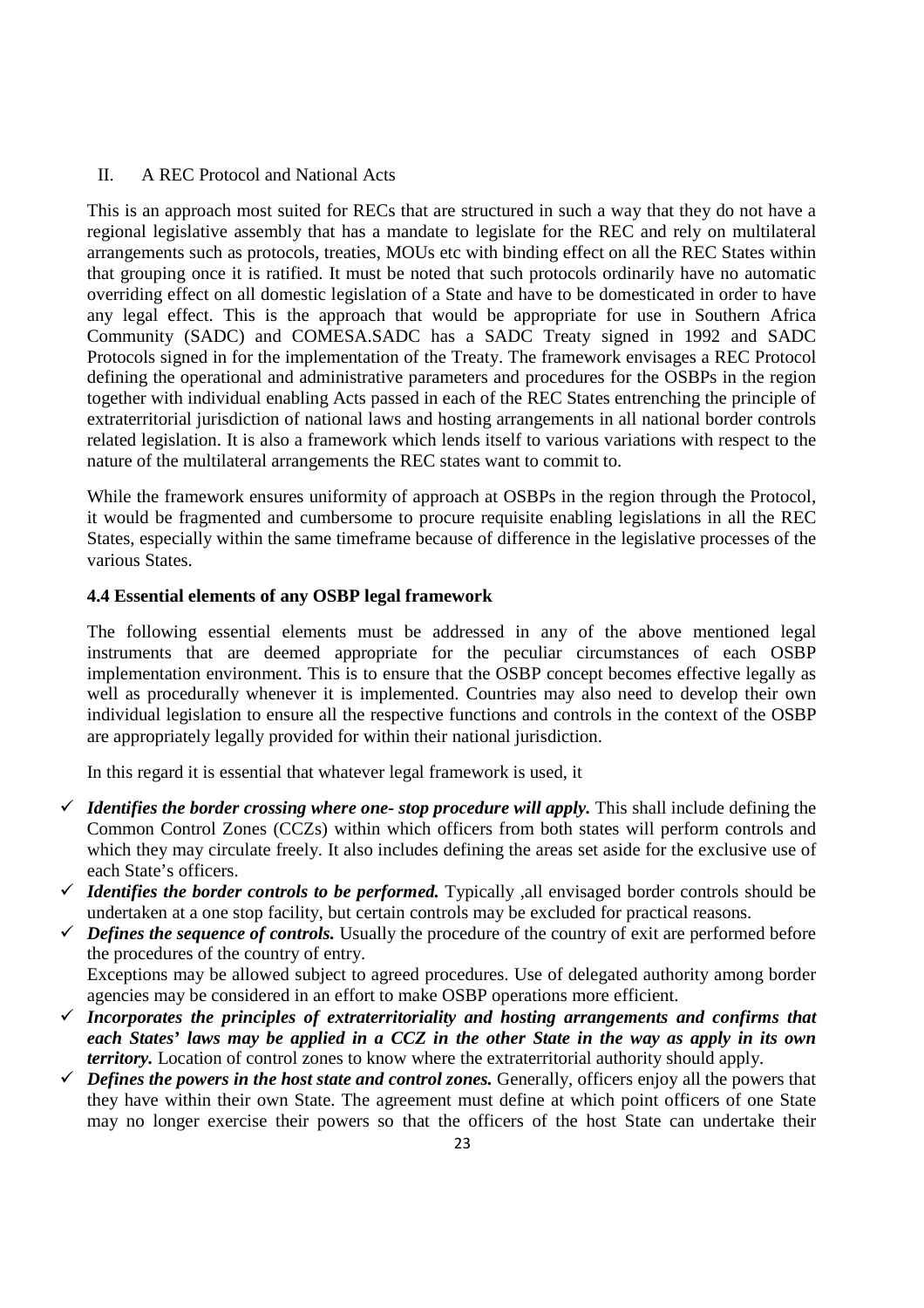controls. This is necessary to avoid confusion about which State has jurisdiction at any point in time. It should be made clear that once exit formalities are completed jurisdiction passes to the country of entry.

- $\checkmark$  Defines jurisdiction in respect of offences committed in CCZ.A distinction is usually made between offences committed in terms of border control laws and those committed in terms of general "law and order" laws. In the former case, each State has jurisdiction with respective to offences under its border laws which are detected while its officers are undertaking their controls. Once a State's officers have completed their controls, they no longer have jurisdiction, except with the agreement of the officers of the other State. With regard to general law and order offences, the accepted approach is that the country in whose territory the offence is committed has jurisdiction. Procedures on how to treat goods which are subject of an offence in the host country detected by guest officers performing exit formalities in terms of warehousing and traffic flows in case the consignment is supposed to be warehoused in the country of export should be made clear in order to avoid confusions.
- $\checkmark$  Defines the immunities of foreign officers in the host State. Generally, the host State would guarantee that they would not prosecute foreign officers for acts performed in the CCZ while they are exercising their functions. Such immunity would however, not extend to general law and order offences that officers of the adjoining State may commit in the host State.
- $\checkmark$  Specifies measures to facilitate the work of foreign officers in the host State. This includes the right to freely enter and exit the host State (subject to the requirement of agreed identification)and the right too freely move any items required for official functions within the control zone without such being regarded as imports or exports including any movement of revenue collected in the control zone. Facilitation measures may also include undertakings by the host State to assist in obtaining utility services such as water, electricity and communication links. Agreement may be necessary with regard to cost sharing arrangements, or States may alternatively agree to provide services to each other for free based on reciprocity for ease of managing OSBP operations.
- $\checkmark$  Role of Law enforcement (e.g. would officers be allowed to carry arms, would there be special exemptions, etc)
- *Integrated Border Management(IBM)*to prevent delays
- *Language considerations-*Language differences are not usually a challenge in the establishment of legal frameworks for partnering states who may have different languages, as most instruments can easily be translated. The real challenge would seem to be with various procedure documentation for use at the OSBP which would need to be in multiple languages. Often different languages also bring differences in the border procedures that will need to be addressed during the drafting and review process..

#### *4.5 Recommendation:*

Zambia, Malawi and Mozambique are all signatories to the SADC Treaty signed on 17-08-1992 and the SADC Protocols including the Protocol on Transport, Communication and Meteorology passed on 01-01-1997.

Under Article 6.1 of the Treaty, Member States undertake to adopt adequate measures to promote the achievement of the objectives of SADC.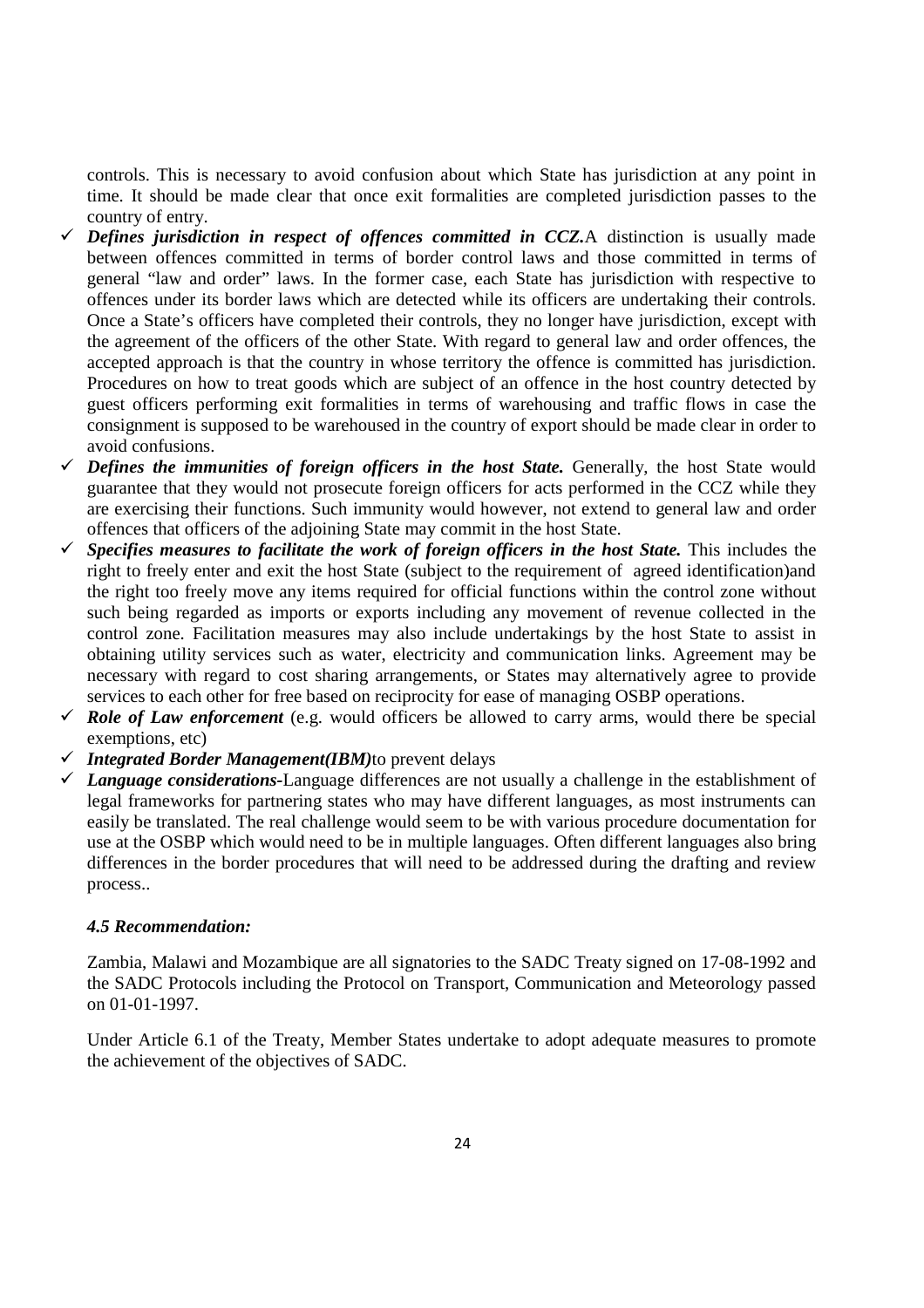Article 5 of the Protocol on Transport, Communication and Meteorology provides for the Regulatory Mechanism of the Protocol which is the instrument for the implementation of the SADC Treaty.

Article 5.4 provides as follows;

"Member States shall comply with this Chapter by concluding standardized bilateral or multilateral agreements based on the principles on non-discrimination, reciprocity and extra-territorial jurisdiction which address the following";

- (a) Single SADC carrier permits or licenses
- (b) Carrier registration
- (c) Quota and capacity management systems
- (d) Harmonized administrative (including consultative) procedures, documentation and fees.
- (e) Information management, including format of supporting information systems and exchange of information
- (f) Establishment of joint route management committees on a bilateral or multilateral basis.
- (g) Information management, including a harmonized format of supporting information systems and exchange of information procedures;
- (h) Carrier obligations in respect of drivers, vehicles, passenger manifests, cargo manifests and returned permits or licenses as well as sanctions against carriers in the case of contravention;
- (i) Harmonized transport law enforcement including, carrier identification to facilitate on the road law enforcement such as the utilization of standardized vehicle identification logos.

**In the light of the above provisions among others in both the SADC Treaty and the SADC Protocol on Transport, Communication and Meteorology, the consultant is proposing the following two options for consideration by the three countries with a view of adopting the option most convenient to them.** 

**1. Bilateral Agreement/MOU/MOA:** Since Zambia already has an OSBP Control Act under which The President of the Republic Of Zambia may enter into agreement with any neighboring State or territory with a view to facilitating trade sec 3(1)

An agreement entered into pursuant to subsection (1) shall allow the following;

(a) border controls to be undertaken by officers at a place located –

- (i) In the territory of Zambia; or
- (ii) Within the territory of one or more adjoining states.

(b) Officers of the Zambian Government and officers of one or more adjoining States to exercise border controls in accordance with the relevant legislation including the exercise of any powers of arrest, search, seizure and detention of persons and goods.

Malawi and Zambia may enter into a Bilateral agreement for the OSBP at the Mchinji/Mwami border after which Malawi will enact its own OSBP Control Act to domesticate the Bilateral Agreement and list therein all the applicable border control legislations. Zambia and Zimbabwe opted for this for the Chirundu OSBP such that the three legal documents that govern the operation of the Chirundu OSBP are;

- The Zimbabwe One Stop Border posts Control Act No 21 of 2007
- The Zambia One Stop Border Control Act No 8 of 2009 and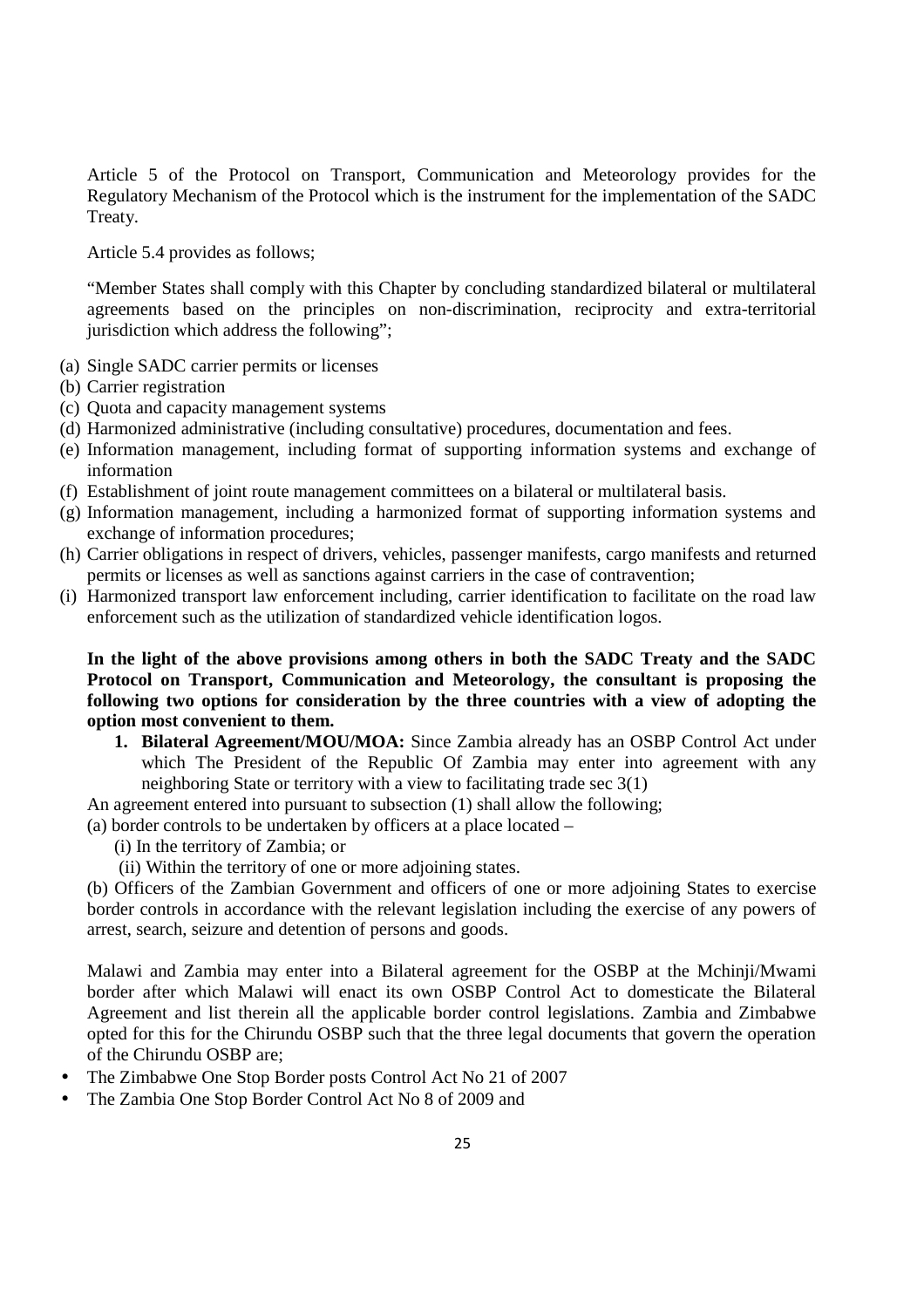• The Bilateral Agreement between the Government of the Republic of Zambia and the Government of the Republic of Zimbabwe concerning the establishment and implementation of an OSBP at Chirundu.

*Enabling Acts:* The two Acts of Parliament give border control officers the authority to carry out their regional controls throughout the common control zone. Zimbabwe officers are allowed to carry out controls on the Zambian side of the common control zone and vice versa. It also allows hosting arrangements for those foreign officials.

*Bilateral Agreement:* The Bilateral Agreement covers issues regarding the operations at the border post. Article 2.2. of the Bilateral Agreement defines the objectives of the Agreement as being "to enhance trade facilitation through the efficient movement of goods and people within COMESA and the SADC Regions"

Likewise Malawi may enter into a similar arrangement with Mozambique by entering into a Bilateral Agreement with Mozambique and Mozambique passing an OSBP Act to domesticate the Bilateral Agreement.

**2.** *A REC Protocol and National Acts*; As already outlined in paragraph 3.1.2 above, this approach is most suited for RECs that are structured in such a way that they do not have a regional legislative assembly that has a mandate to legislate for the REC e.g. East Africa Community Legislative Assembly (EALA). These countries rely on multilateral arrangements such as Protocols, Treaties, and MOUs etc with binding effect on all the REC States within the grouping once ratified. Such Agreements, Protocols etc have to be domesticated in order to have any legal effect.

The frame work envisages a REC Agreement or Protocol defining the operational and administrative parameters and procedures for the OSBPs in the region together with individual enabling Acts passed in each of the REC States entrenching the principles of extraterritorial jurisdiction of national laws and hosting arrangements in all border controls related legislation. This approach may be convenient in that the Agreements or Protocols will apply to any other border post(s) which may be constructed within the Member States in future.

**Article 5.4 of the SADC Protocol on Transport, Communication and Meteorology empowers the SADC Member States to enter into any of the above arrangements amongst themselves.** 

## **\*\*\*\*THE SIGNING OF A BILATERAL OR MULTILATERAL AGREEMENT IS THE FIRST PROCESS TO BE UNDERTAKEN FOLLOWED BY THE ENABLING LEGISLATIONS.**

*4.4 Timeframe;* It is important to remember and appreciate that whatever option is preferred, the countries will in most cases not move at the same pace in enacting the national laws to domesticate the Agreements or Protocols. The Chirundu OSBP is a case in point. Zimbabwe enacted their OSBP Control Act in 2007 while Zambia passed theirs in 2009, two years later! It is not clear why this kind of gap occurred but one may be tempted to conclude that it may be due to the level of commitment to the project and /or the priority accorded to it. It may also be due to the different Parliamentary procedures in the various countries and their respective Parliamentary calendars. The case of Lebombo/Resano Garcia OSBP between South Africa and Mozambique is another example.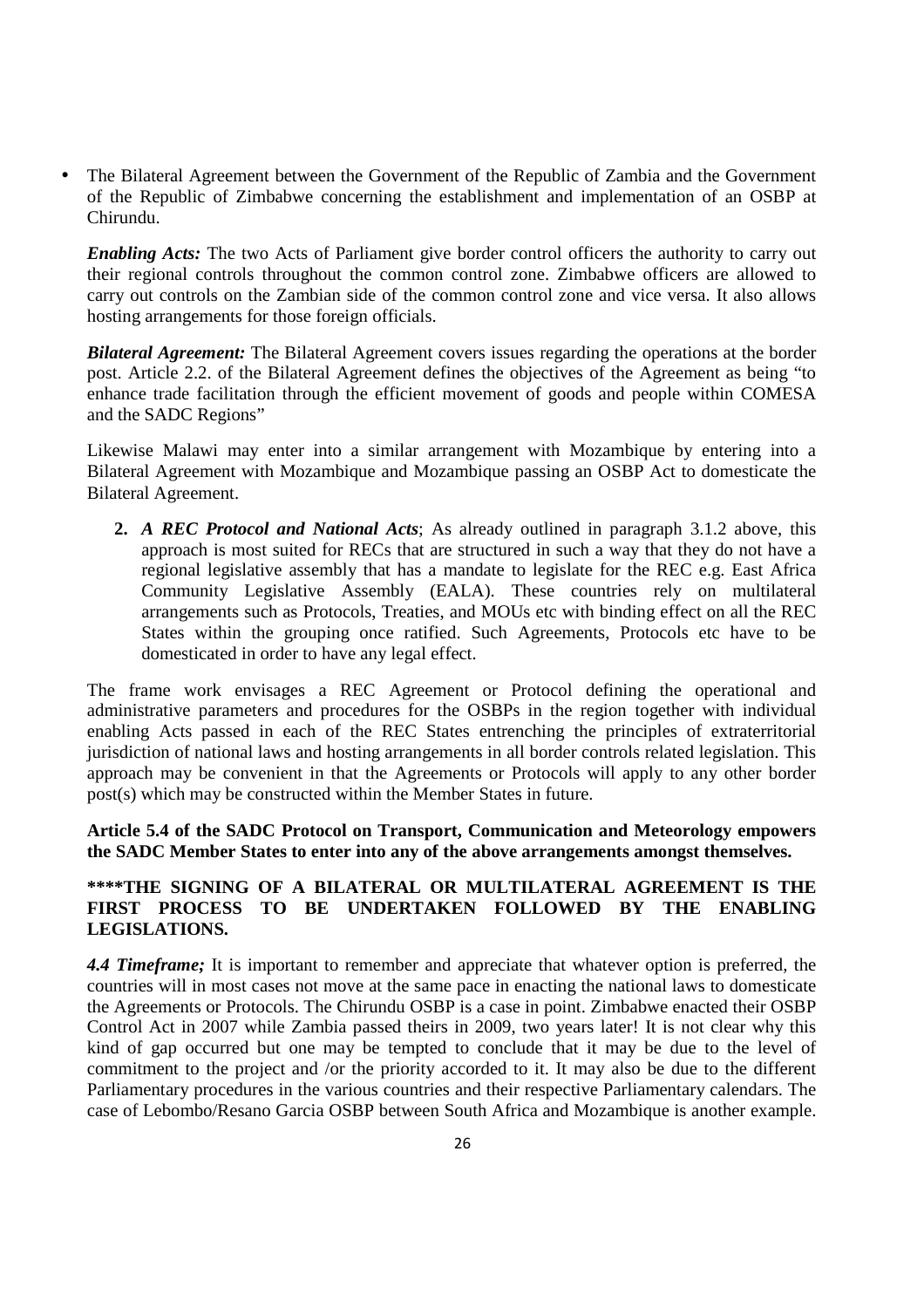The Bilateral Legal Framework for the said OSBP comprises the Main Agreement and Annexes I,II & III. The Main Agreement was signed in 2007 while the Annexes were signed by South Africa in October 2012 and by Mozambique in June 2013.

Other factors which may contribute to the difficulty in specifying the timeframe is the consideration that the parties may take longer to agree as to content of the Draft Agreement/Protocol and may require more time to reach a consensus. The whole process is mainly determined by the period of negotiation and agreement depending on the needs and level of cooperation between the different states. At a Technical Workshop on OSBP and Integrated Border Management Procedures in East African Community held in Arusha, Tanzania on  $9^{th}$  -11<sup>th</sup> May, 2011, it was observed by the participants that some of the legal challenges facing the Community are that the decision making process in the Community takes a very long time thereby protracting the process of development of Council directives and Regulations. Harmonisation of relevant laws at regional level is also a very lengthy process. It is however imperative that the following success factors among others are adhered to during the process;

- Open involvement of all relevant key stakeholders of the public and private sectors and acceptance by both partnerships.
- Ensuring that as much as practical, the same participants be chosen to see the whole process through or at least those who attend the various workshops and plenary sessions at any stage are fully briefed of the decisions made in previous sessions for continuity purposes.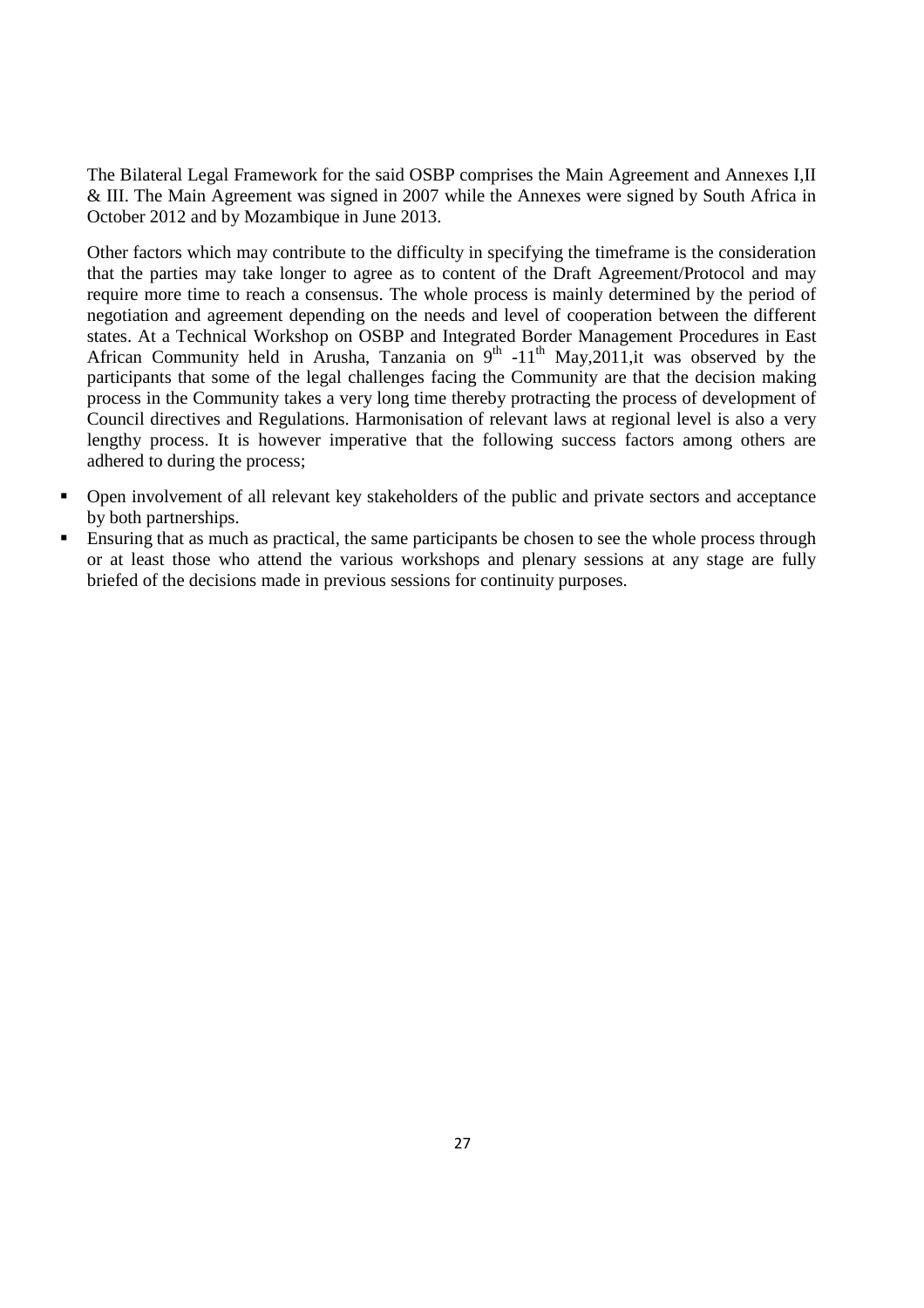## **CHAPTER FIVE**

### **5**. **The Success Story of the Chirundu OSBP**

The Chirundu OSBP is a pilot trade facilitation project under the North South Corridor initiated by COMESA-EAC-SADC Tripartite facilitation following a May 2005 COMESA Council of Ministers decision in Kigali Rwanda. The COMESA Secretariat was directed to establish an OSBP in the region. Chirundu was selected to pioneer the introduction of OSBP concept in the region together with two other border posts namely Kasumbulesa between DRC and Zambia and Malaba/Tororo between Uganda and Kenya. The Chirundu OSBP is Africa's first functioning OSBP and was launched in December, 2009.

### *5.1 Legal Status*

3 legal documents govern the operations of Chirundu OSBP:

- The Zimbabwe OSBP Control Act No. 21 0f 2007
- The Zambia OSBP Control Act No.8 of 2009
- The Bilateral Agreement between the Government of the Republic of Zimbabwe and the Government of the Republic of Zambia concerning the establishment and implementation of an OSBP at Chirundu.

*5.2 Enabling Acts;* The two Acts of Parliament give border control officers the authority to carry out their national controls throughout the common control zone, Zimbabwe officers are allowed to carry out controls Extraterritorially on the Zambian side of the common zone and vice versa. It also allows hosting arrangements for those foreign officials.

#### *5.3 Bilateral Agreement for Chirundu:*

The Bilateral Agreement covers issues regarding the operations at Chirundu border post. Article 2.2 of the Bilateral Agreement defines the objective of the Agreement as being" to enhance trade facilitation through the efficient movement of goods and people within the COMESA and SADC regions.

### *5.4 Logistics*

A: The two countries adopted the JUXTAPOSED model of OSBP. Each juxtaposed facility handles traffic going only in one direction on either side of the border. All clearance is done in the importing country starting with exit formalities followed by entry formalities.

B: Broad based stakeholder consultations were undertaken in the preparation for the implementation of the Chirundu OSBP. They involved the COMESA and SADC Secretariats, public and private sectors in both countries. Formation of subcommittees that were focused on specific project deliverables e.g.; Infrastructure, facilities, legislation, procedures and ICT.

C:A Project Manager(PM) was appointed to oversee the implementation of the project. The PM spent some time explaining the benefits of the project to politicians in the key ministries and senior government officials in both countries. This is important because the actual implementation of the OSBP depends on an enabling legal framework which only politicians can deliver.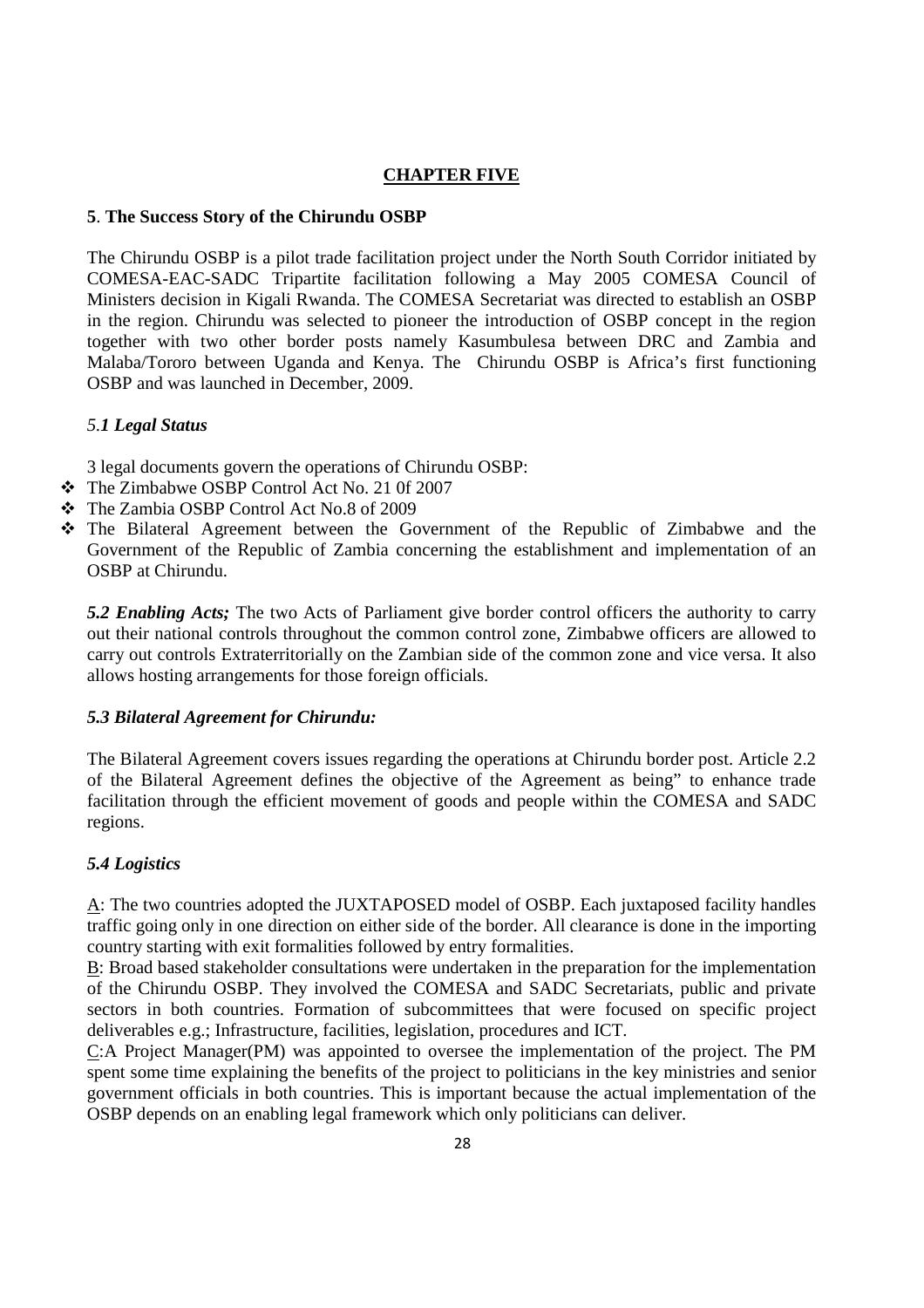### *5.5 Challenges-Lessons learnt*

Some of the challenges encountered were:

(a) Clarification of jurisdiction-who has it, which agency does final check?

(b) Accommodating the many border agencies involved in the operations at the border performing various control functions under different pieces of legislation ranging in focus on goods, people and security.

(c) Harmonization of documentation/forms etc.

(d) Need to build trust between authorities and changing the mindset of border staff and the business to adapt to the new procedures.

(f) Finding an appropriate ICT package that would address interface issues across the border among the countries.

(g) Need for solid legal basis.

### *5.6 Factors for Success*

1. The establishment of an OSBP requires solid support and commitment at the highest level of Government of the member states involved-political support/goodwill, solid support and commitment at the highest political levels is essential and there MUST be an agreed Memorandum of Understanding or an Agreement of some sort on the OSBP accompanied by a legal framework allowing extraterritorial authority for purposes of implementing an OSBP system.

2.All the border agencies and other key stakeholders including public and private sectors were committed to the success of the project and participated effectively in all related activities. One of the critical success factors was getting the public sector and the private sector agreeing at national level in each country before bringing the two countries together at a bilateral level.